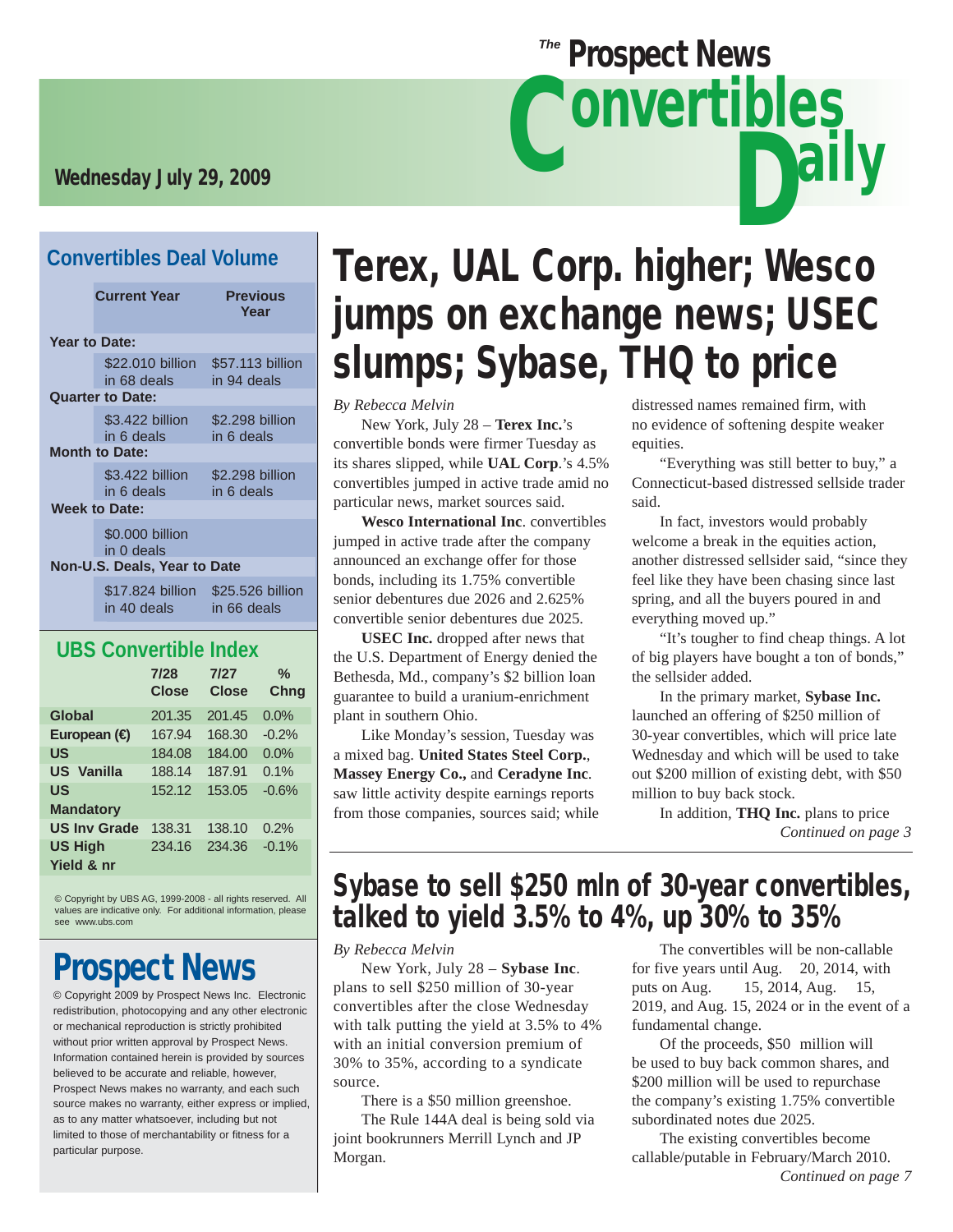# **Convertibles News**



# What to Watch: Week Ahead

#### **July 29**

- 8:30 a.m. ET: Durable goods, June (Census Bureau)
- Beige book (Federal Reserve)
- Treasury to auction \$39 billion five-year notes
- HannStar Display Corp. Q2 earnings, conference call 8 a.m. ET
- 8 a.m. ET: Regions Financial Corp. investor day
- 7 a.m. ET: American Tower Corp. Q2 earnings, conference call 8:30 a.m. ET
- Aspect Medical Systems, Inc. Q2 earnings, conference call 8:30 a.m. ET
- Jones Apparel Group, Inc. Q2 earnings, conference call 8:30 a.m. ET
- SPX Corp. Q2 earnings, conference call 8:30 a.m. ET
- Watson Pharmaceuticals, Inc. Q2 earnings, conference call 8:30 a.m. ET • Central European Media Enterprises Ltd. Q2 earnings, conference call 9 a.m. ET
- Euronet Worldwide, Inc. Q2 earnings, conference call 9 a.m. ET
- Global Crossing Ltd. Q2 earnings, conference call 9 a.m. ET
- 7 a.m. ET: Kulicke & Soffa Industries Inc. Q3 earnings, conference call 9 a.m. ET
- 7 a.m. ET: Qwest Communications International Inc. Q2 earnings, conference call 9 a.m. ET
- Royal Caribbean Cruises Ltd. Q2 earnings, conference call 9 a.m. ET
- 9 a.m. ET: Spartan Stores, Inc. conference call
- 9 a.m. ET: STMicroelectronics NV conference call
- ViroPharma Inc. Q2 earnings, conference call 9 a.m. ET
- 8 a.m. ET: New York Community Bancorp, Inc. Q2 earnings, conference call 9:30 a.m. ET
- 10 a.m. ET: Brandywine Realty Trust conference call
- 10 a.m. ET: Hertz Global Holdings, Inc. conference call
- Before market open: Savvis, Inc. Q2 earnings, conference call 10 a.m. ET
- 10 a.m. ET: SBA Communications Corp. conference call
- 10 a.m. ET: Tanger Factory Outlet Centers, Inc. conference call
- Before market open: Trex Co., Inc. Q2 earnings, conference call 10 a.m. ET
- World Acceptance Corp. Q1 earnings, conference call 10 a.m. ET
- 10 a.m. ET: XL Capital Ltd. conference call
- 10:30 a.m. ET: Old National Bancorp at KBW community bank conference
- Before market open: Time Warner Inc. Q2 earnings, conference call 10:30 a.m. ET
- Affiliated Managers Group, Inc. Q2 earnings, conference call 11 a.m. ET
- Before market open: CBIZ, Inc. Q2 earnings, conference call 11 a.m. ET
- Before market open: L-1 Identity Solutions, Inc. Q2 earnings, conference call 11 a.m. ET
- 11 a.m. ET: Massey Energy Co. conference call
- 11 a.m. ET: Midwest Banc Holdings, Inc. conference call
- Sealed Air Corp. Q2 earnings, conference call 11 a.m. ET
- 11 a.m. ET: Superior Energy Services, Inc. conference call
- 11:30 a.m. ET: American Financial Group, Inc. conference call
- 11:30 a.m. ET: Raser Technologies, Inc**.** at CapStone small cap conference
- 12 p.m. ET: ASM International NV Q2 earnings
- Hecla Mining Co. Q2 earnings, conference call 1:30 p.m. ET
- 1:30 p.m. ET: Rambus Inc. at CapStone small cap conference
- 2 p.m. ET: Cypress Semiconductor Corp. at CapStone small cap conference
- Penske Automotive Group, Inc. Q2 earnings, conference call 2 p.m. ET
- BorgWarner Inc. Q2 earnings, conference call 3 p.m. ET
- Before market open: Pennsylvania Real Estate Investment Trust Q2 earnings, conference call 3 p.m. ET
- 3:30 p.m. ET: PrivateBancorp, Inc. at KBW community bank conference
- Akamai Technologies, Inc. Q2 earnings, conference call 4:30 p.m. ET
- 1 p.m. ET: Brookfield Homes Corp. Q2 earnings, conference call 4:30 p.m. ET
- After market close: Digital River, Inc. Q2 earnings, conference call 4:30 p.m. ET
- Rogers Sugar Income Fund Q3 earnings, conference call 4:30 p.m. ET
- After market close: TTM Technologies, Inc. Q2 earnings, conference call 4:30 p.m. ET
- After market close: GSI Commerce Inc. Q2 earnings, conference call 4:45 p.m. ET
- After market close: Amkor Technology, Inc. Q2 earnings, conference call 5 p.m. ET
- Cadence Design Systems, Inc. Q2 earnings, conference call 5 p.m. ET
- Callaway Golf Co. Q2 earnings, conference call 5 p.m. ET
- After market close: CommScope, Inc. Q2 earnings, conference call 5 p.m. ET
- Flextronics International Ltd. Q1 earnings, conference call 5 p.m. ET
- After market close: Itron, Inc. Q2 earnings, conference call 5 p.m. ET
- Symantec Corp. earnings, conference call 5 p.m. ET
- 6:30 p.m. ET: Teradyne, Inc. Q2 earnings
- After market close: Acadia Realty Trust Q2 earnings
- After market close: Aspen Insurance Holdings Ltd. Q2 earnings
- After market close: BioMed Realty Trust, Inc. Q2 earnings
- After market close: Cal Dive International, Inc. Q2 earnings
- After market close: Cliffs Natural Resources Inc. Q2 earnings
- After market close: Corporate Office Properties Trust Q2 earnings
- After market close: Crown Castle International Corp. Q2 earnings
- After market close: First Potomac Realty Trust Q2 earnings
- After market close: Goldcorp Inc. Q2 earnings
- After market close: MasTec, Inc. Q2 earnings
- After market close: Mercer International Inc. Q2 earnings
- After market close: Oil States International, Inc. Q2 earnings
- After market close: Trico Marine Services, Inc. Q2 earnings
- After market close: Triumph Group, Inc. Q1 earnings
- After market close: United Rentals, Inc. Q2 earnings
- After market close: Vale SA Q2 earnings
- After market close: Whiting Petroleum Corp. Q2 earnings
- Callaway Golf Co. Q2 earnings, conference call
- Equity Residential Q2 earnings

#### **July 30**

Wednesday July 29, 2009 Page 2

9:30 a.m. ET

- 8:30 a.m. ET: Initial claims (Department of Labor)
- Treasury to auction \$28 billion seven-year notes
- Before market open: Encore Capital Group, Inc. Q2 earnings
- Alcatel-Lucent Q2 earnings, conference call 7 a.m. ET
- 7 a.m. ET: Motorola, Inc. Q2 earnings, conference call 8 a.m. ET
- 8:30 a.m. ET: Aspen Insurance Holdings Ltd. conference call
- Automatic Data Processing, Inc. Q4 earnings, conference call 8:30 a.m. **FT**
- 7 a.m. ET: Incyte Corp. Q2 earnings, conference call 8:30 a.m. ET
- Mylan Inc. Q2 earnings, conference call 8:30 a.m. ET
- 8:30 a.m. ET: Trico Marine Services, Inc. conference call
- Tyco International Ltd. Q3 earnings, conference call 8:30 a.m. ET
- 9 a.m. ET: ASM International NV conference call
- CMS Energy Corp. Q2 earnings, conference call 9 a.m. ET
- Endo Pharmaceuticals Holdings Inc. Q2 earnings, conference call 9 a.m. ET

• Before market open: Barrick Gold Corp. Q2 earnings, conference call

• Regal Entertainment Group Q2 earnings, conference call 9:30 a.m. ET

- 9 a.m. ET: First Potomac Realty Trust conference call • Ventas, Inc. Q2 earnings, conference call 9 a.m. ET
- 9 a.m. ET: MasTec, Inc. conference call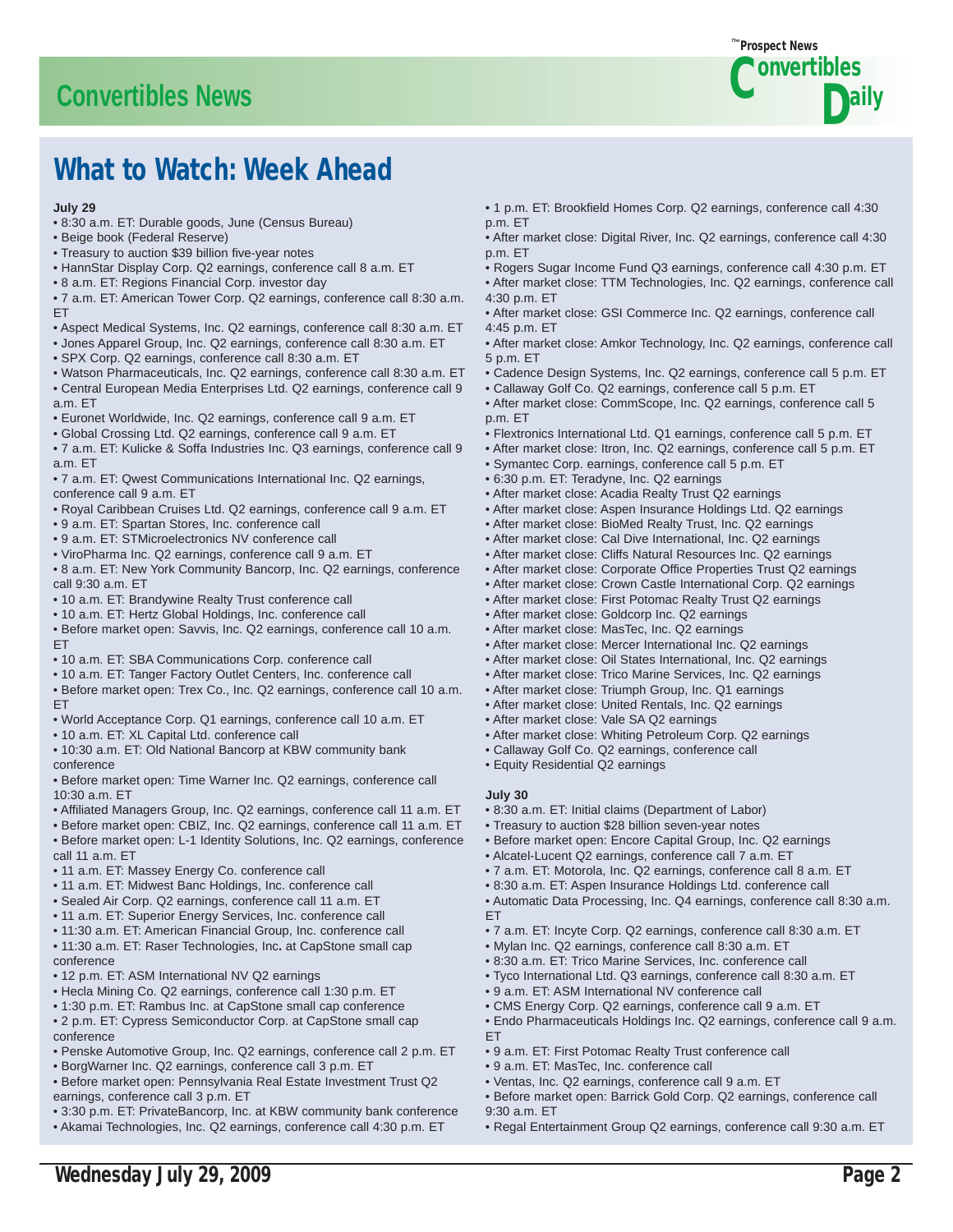# **Convertibles News**



### *Terex, UAL Corp. higher; Wesco jumps on exchange news; USEC slumps; Sybase, THQ to price*

*Continued from page 1*

\$90 million of five-year notes, also after the close Wednesday, with proceeds earmarked for general corporate purposes.

### **Terex adds**

 Terex's 4% convertible notes due 2015 traded at 112 versus a share price of \$14.25 on Tuesday, and also at 110, with a New York-based sellside desk analyst calling them up a point on the day, while their underlying shares slipped 1%.

 According to an 8-K filing, the Westport, Conn.-based industrial company borrowed about \$66 million from J.P. Morgan Chase International Financing Ltd. on Friday under an incremental term loan assumption agreement.

| Mentioned in this article: |                  |
|----------------------------|------------------|
| Sybase Inc.                | NYSE: SY         |
| Terex Inc.                 | Nasdaq: TEX      |
| THQ Inc.                   | Nasdaq: THQI     |
| UAL Corp.                  | Nasdaq: UAUA     |
| USEC Inc.                  | <b>NYSE: USU</b> |
| Wesco International Inc.   | <b>NYSE: WCC</b> |

 The company will also borrow the dollar equivalent of roughly €48 million from some of the Italian lenders of Fantuzzi Industries Sarl. This agreement will be funded once certain bonds issued by Fantuzzi Finance SA have been discharged in full, which Terex expects to occur in the second half of 2009.

 Interest on both loans is Libor plus 375 basis points, and they mature on July 14, 2013.

## **U.S. Steel steady**

 Meanwhile U.S. Steel, which also priced 4% convertibles due 2014, but about a month earlier than the Terex deal at the end of April, traded at 145.932 on Tuesday, which was little changed after the Pittsburgh-based steel producer reported a second-quarter loss as demand for steel products remains low

 U.S. Steel's net loss was \$392 million, or \$2.92 per share, while sales dropped 69%.

 In its earnings report, the company said it expects each business segment also to report an operating loss in the third quarter since operating rates will remain low, and it bears the burden of idled facility carrying costs and lower average realized prices.

 On the bright side, there are signs that de-stocking has ended in North America and Central European steel markets amid increased orders across the industry, the company said.

But the outlook for overall demand remains uncertain and

the timing and magnitude of sustained economic recovery remain difficult to forecast, the U.S. Steel added.

### **UAL higher in active trade**

 UAL's 4.5% convertibles due 2021 were called "very active," and gained during the session from early trades in the 32 bid, 33 offered area and late trades moving up to about 34.5, or 34.625 last.

 Shares of the Chicago-based air carrier gained 24 cents, or 6.5%, to \$3.96.

 "It's never a super active name, but it was pretty active today," a New York-based sellside trader said, although he hadn't heard of any news promoting trades.

 "Just the stock being up, and I did see a headline on jet fuel hedging," the sellsider said.

 A second sellsider also said the UAL 4.5% convertibles were active.

### **Wesco jumps on exchange news**

 Wesco 1.75% convertibles due 2026 jumped to 98.875, which was up 11 points or 12 points on the day, from about 87.

 The Wesco 2.625% convertibles due 2025 traded around par, up from 96 last.

 The Pittsburgh-based distributor of electrical construction products and supplies announced late Monday the start of an exchange offer for its outstanding 1.75% convertible senior debentures due 2026 and its 2.625% convertible senior debentures due 2025.

 The company is offering to exchange \$960 principal amount of its new 6% convertible senior debentures due 2029 for each \$1,000 principal amount of the 1.75% debentures. It is offering \$1,010 principal amount of the new 6% convertibles for each \$1,000 principal amount of 2.625% debentures.

 Wesco said it will issue a maximum of \$345 million of the new securities, and the deal is conditioned on at least \$100 million being issued.

 Tenders for the 1.75% debentures will be accepted before the 2.625% debentures.

The offer ends at midnight ET on Aug. 21.

 If the initial conversion price of the new 6% debentures is determined to be the minimum conversion price of \$26.25 because the volume-weighted average price would result in an initial conversion price of less than \$26.25, Wesco said it will extend the offer by two business days.

 The initial conversion price of the 6% debentures will be equal to 125% of the average VWAP, with the floor of \$26.25. The maximum initial conversion rate is 38.0952 shares per \$1,000 principal amount.

*Continued on page 6*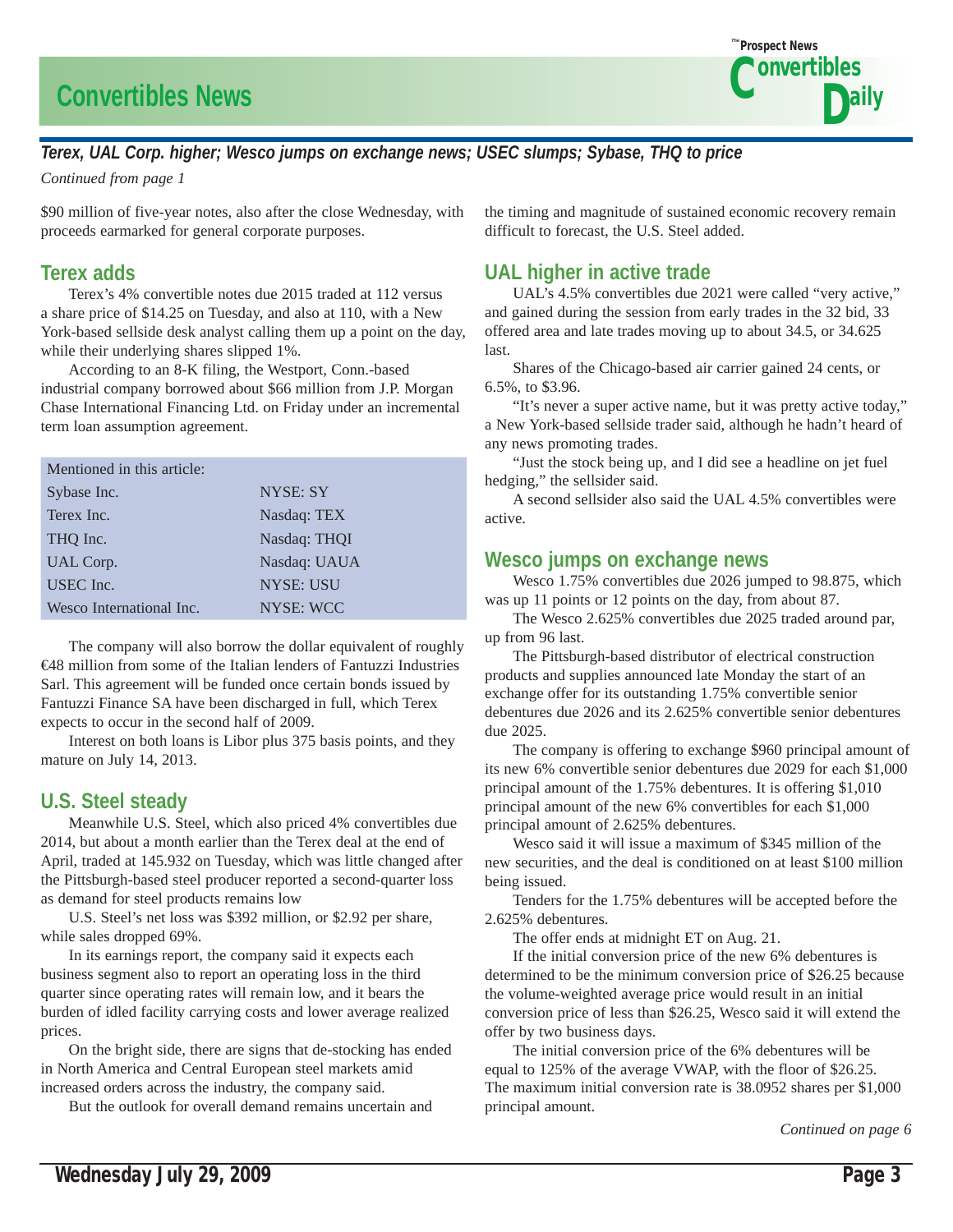# **Tenders and Redemptions**



# **Tenders calendar**

**July 31** 5 p.m. ET: Quicksilver Resources Inc. consent deadline

**August 6** 5 p.m. ET: Finisar Corp. tender deadline

**August 11** 5 p.m. ET: Mercer International Inc. tender deadline

**August 12** 12:01 a.m. ET: Legg Mason, Inc. tender deadline

#### **August 21**

5 p.m. ET: Magma Design Automation, Inc. tender deadline 12 a.m. ET: Wesco International, Inc. tender deadline

# Ceradyne buys back \$24.5 million 2.875% convertible notes due 2035

*By Devika Patel*

 Knoxville, Tenn., July 28 **– Ceradyne, Inc.** repurchased \$24.5 million of its 2.875% senior subordinated convertible notes due 2035 during the second quarter, according to a 10-Q filed Tuesday with the Securities and Exchange Commission.

 The notes were bought for \$20.3 million.

Following this, there are \$96.5

million of the convertibles outstanding. The company may repurchase up to \$29.7 million more of the convertibles under the \$50 million program approved by the board of directors.

 Ceradyne, based in Costa Mesa, Calif., develops, manufactures and markets advanced technical ceramic products and components for defense, industrial, automotive/diesel and commercial applications.

# Sybase to call its 1.75% convertibles due 2025 with proceeds from convertible offering due 2029

#### *By Susanna Moon*

 Chicago, July 28 – **Sybase, Inc.** said it plans to call its 1.75% convertible subordinated notes due 2025 in March 2010 with proceeds from a \$250 million offering of convertible senior notes due Aug. 15, 2029.

 The convertibles are callable beginning Aug. 20, 2014 at par plus accrued interest to the redemption date. They are putable on Aug. 15, 2014,

Aug. 15, 2019 and Aug. 15, 2024 at par plus accrued interest to the purchase date.

 Sybase expects to grant a 30-day over-allotment option for an additional \$50 million principal amount of notes.

 The issuer is a Dublin, Calif.-based wireless software company for mobile and wi-fi technologies and Linux server software developer.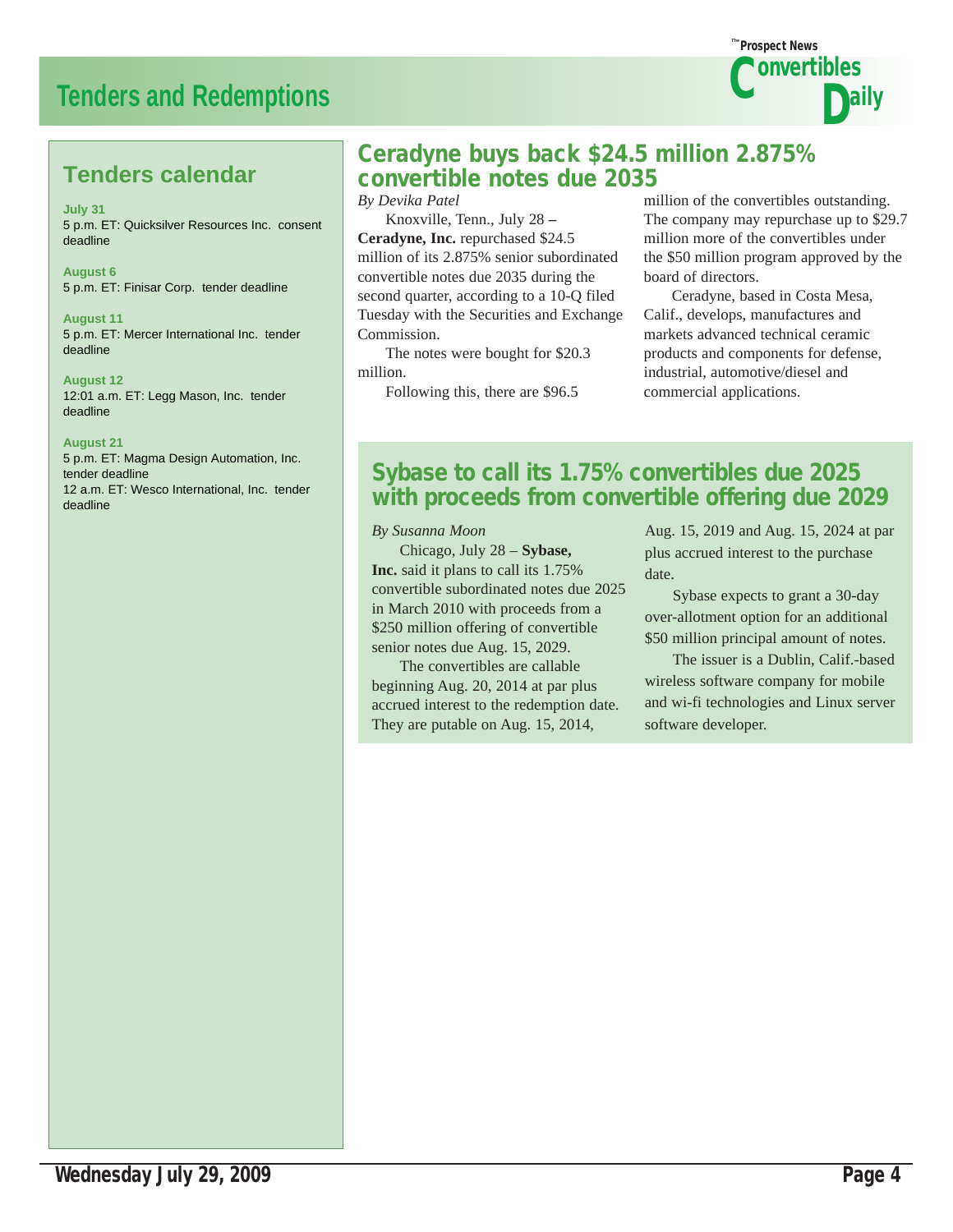

# CSG Systems International repurchases \$15 million convertible debt

#### *By Devika Patel*

 Knoxville, Tenn., July 28 **– CSG Systems International, Inc.** said it repurchased \$15 million of its convertible debt securities in the second quarter of 2009 for \$13.5 million.

 The cost represents a weighted average price of about 90% of par, according to a company earnings report.

 After the buybacks, the par value of outstanding convertibles is \$170.3 million as of June 30.

 CSG Systems is an Englewood, Colo.-based provider of customer interaction management and billing services.

# Group 1 repurchases \$6.7 million in 2.25% convertible notes due 2036

#### *By Devika Patel*

 Knoxville, Tenn., July 28 **– Group 1 Automotive, Inc.** said it bought back \$6.7 million of its 2.25% convertible senior notes due 2036 in the second quarter.

 "The combination of improving operating performance and significant reductions in debt continues to strengthen the balance sheet and ensure strong compliance with our debt covenants,"

Group 1's senior vice president and chief financial officer John C. Rickel said in a press release.

 Group 1 is a Houston-based automotive retailer.

# Nihon Dempa holders to put ¥3.05 billion 0% convertibles due 2011

#### *By Susanna Moon*

 Chicago, July 28 – **Nihon Dempa Kogyo Co. Ltd.** said it expects holders to put ¥3.05 billion of its zero-coupon

convertible bonds due 2011 on Aug. 24. After the redemption, ¥250 million of the convertibles will remain outstanding. The company originally issued ¥10

billion of the notes in 2006.

 Nihon Dempa is a Tokyo-based maker of crystal-related products used in electronics.

# Brandywine Realty buys back \$88 million of notes in second quarter

#### *By Angela McDaniels*

 Tacoma, Wash., July 28 – **Brandywine Realty Trust** repurchased \$88 million principal amount of senior unsecured notes in open-market transactions during the second quarter, according to a company news release.

company's exchangeable notes due 2026 as well as notes maturing in 2009, 2010 and 2012.

 The company said its previously reported tender offer for its 5.625% guaranteed notes due 2010 generated gains of \$12.0 million on the early extinguishment of debt. Brandywine

repurchased \$34.54 million of the notes in the offer.

 Brandywine is a Radnor, Pa.-based real estate investment trust that owns, develops and manages primarily class A, suburban and urban office buildings.

Notes repurchased included the

# Host Hotels repays revolver, buys back \$101 million of debentures

#### *By Angela McDaniels*

 Tacoma, Wash., July 28 – **Host Hotels & Resorts Inc.** repaid the revolving portion of its credit facility in May and has repurchased \$101 million of notes and debentures since March, according to its 10-Q report for the second quarter filed with the Securities and Exchange Commission.

 Specifically, the company repurchased \$75 million principal amount of its 3.25%

exchangeable senior debentures for \$69 million in March, \$22 million principal amount of its 5.625% exchangeable debentures for \$18 million in June and \$4 million principal amount of its 7% series M senior notes at par in June.

 The board of directors authorized the company in May to repurchase up to \$700 million of senior notes and exchangeable debentures through openmarket purchases, privately negotiated

transactions, tender offers or, in some cases, through early redemptions.

 The company said in May that it planned to repay the \$200 million drawn under its revolver using proceeds from a \$350 million senior notes offering.

 Host Hotels is a Bethesda, Md.-based real estate investment trust focused on the ownership and operation of hotel properties.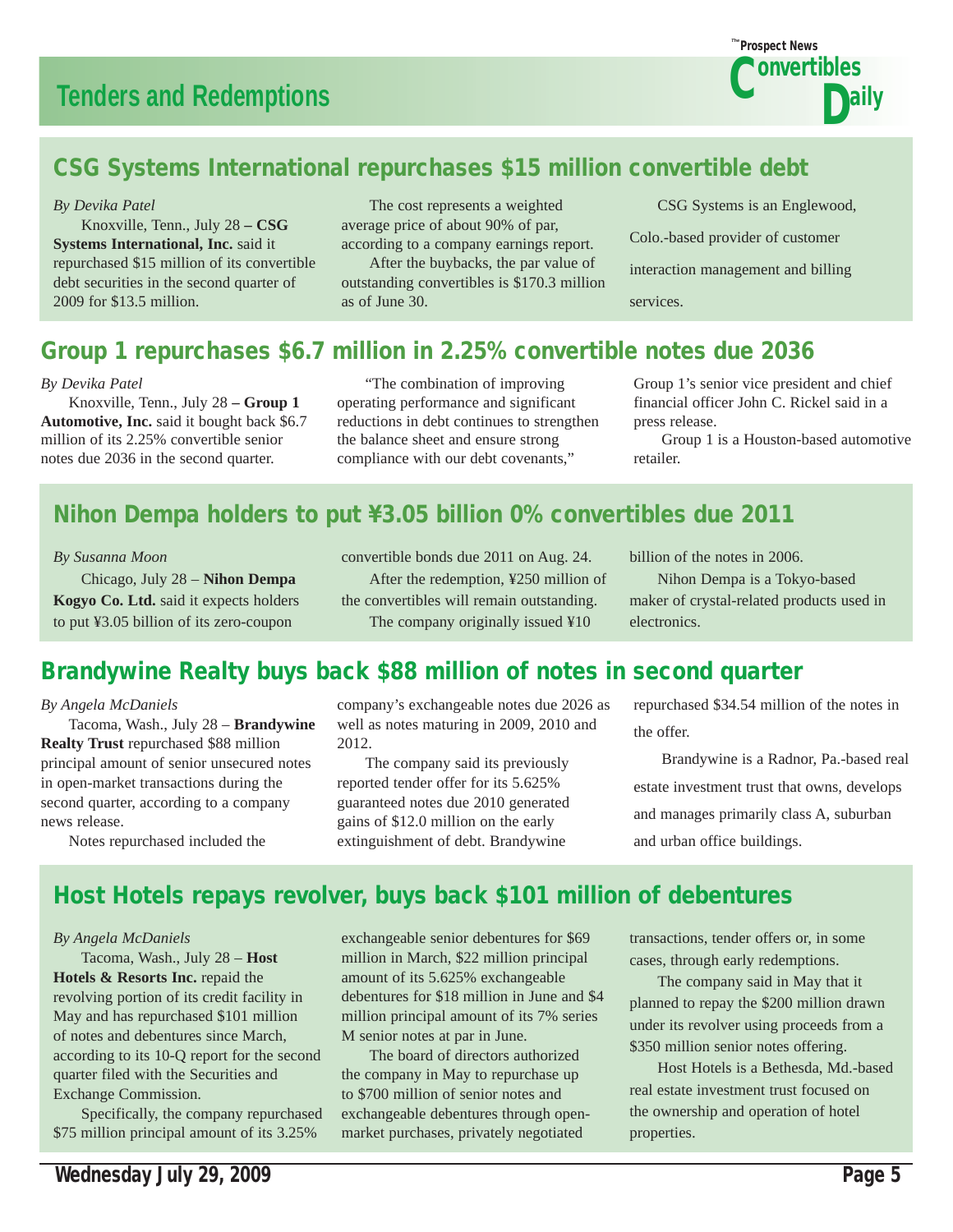

# India's Uflex seeks approval for convertible bonds, other securities

*By Devika Patel*

 Knoxville, Tenn., July 28 – **Uflex Ltd.** informed the Bombay Stock Exchange that its board of directors will consider issuing convertible bonds at a meeting on Thursday.

 Securities being considered are equity shares, Global Depositary Shares, American Depositary Shares and convertibles.

 New Delhi-based Uflex manufactures, imports and sells primarily polyster

biaxially oriented polypropylene, moralized and cast polypropylene films as well as holographic/metalized gift wraps, laminated pouches and flexible laminates.

# DineEquity files \$200 million shelf covering stock, preferreds, debt

#### *By Devika Patel*

 Knoxville, Tenn., July 28 **– DineEquity, Inc.** filed a \$200 million shelf registration in an S-3 filing with the Securities and Exchange Commission.

The registration covers common stock,

preferred stock, depositary shares, debt securities, subscription rights, warrants, stock purchase contracts and stock purchase units.

 The securities may be structured as convertibles.

Proceeds will be used for general

corporate purposes.

DineEquity is a restaurant franchisor

based in Glendale, Calif.

### *Terex, UAL Corp. higher; Wesco jumps on exchange news; USEC slumps; Sybase, THQ to price Continued from page 3*

 Standard & Poor's said it assigned an issue-level rating of B to Wesco's offering based on preliminary terms.

 The agency said it also assigned a recovery rating of 6 to these notes.

 All other ratings on Wesco and wholly owned subsidiary Wesco Distribution Inc. remain unchanged, the agency said.

## **USEC slumps on aborted loan guarantee**

 USEC 3% convertible senior notes due 2014 traded at 62 versus a share price of \$4.25. The bonds were down from 74 on Monday.

 Shares of the Bethesda, Md.-based company the uranium producer crumbled \$2.14, or 35%, to \$4.05.

 The company announced that it's loan guarantee application, which has been pending for a year, has been denied by the U.S. Energy Department for its American Centrifuge Plant construction in Piketon, Ohio, about 65 miles south of Columbus.

 Enriched uranium from the plant would be used in generating electricity at nuclear power plants.

"We are shocked and disappointed by DOE's decision. The

American Centrifuge met the original intent of the loan guarantee program in that it would have used an innovative, but proven, technology, reduced greenhouse gas emissions and created thousands of immediate jobs across the United States," according to a company release.

 The company said that it had invested \$1.5 billion dollars in the project.

 "It is unclear how DOE expects to find innovative technologies that assume zero risk, but the American Centrifuge clearly meets the energy security and climate change goals of the Obama administration."

 "With DOE's decision, we are now forced to initiate steps to demobilize the project. We deeply regret the impact this decision will have on all those affected, but as we have stated in the past, a DOE loan guarantee was the path forward to completing financing for the project," the release stated.

 The company said that it was pursuing strategic alternatives, but that despite this setback, its core existing business remains strong, with its Paducah plant running at its highest efficiency and \$78 million in cash at the end of its second quarter.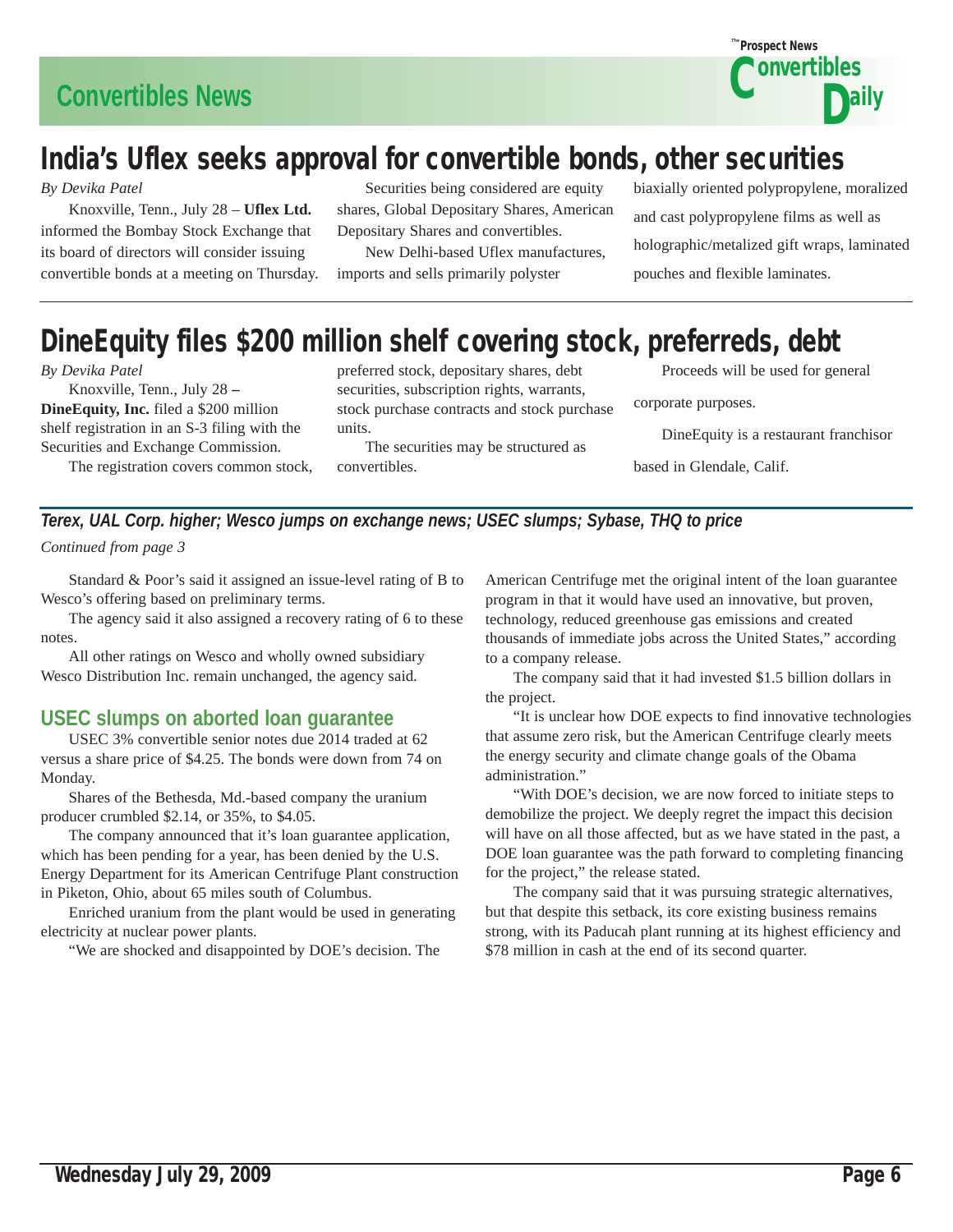

# JSL approves proposal to issue up to \$150 million convertible bonds

*By Devika Patel*

 Knoxville, Tenn., July 28 **– JSL Ltd.**  informed the Bombay Stock Exchange that it approved plans to issue up to \$150

million of foreign-currency convertible bonds at a board of directors' meeting on July 28. Securities may also include Global

Depositary Receipts and American Depositary Receipts.

The company is based in India.

# Synnex Technology cuts conversion price of domestic convertible bonds

*By Devika Patel*

 Knoxville, Tenn., July 28 – **Synnex Technology International Corp.** said it adjusted the conversion price of its domestic convertible bonds to NT\$62.20 per share from NT\$69.90 per share,

effective Tuesday.

The information technology and telecommunications company

is based in Taipei, Taiwan.

# Israel's Elbit Imaging to sell notes, convertibles in local market

*By Angela McDaniels*

 Tacoma, Wash., July 28 – **Elbit Imaging Ltd.** is inviting institutional investors to participate in a proposed public offering in Israel of additional series F debentures and new series 1 convertible debentures, according to a company news release.

 The company said it is examining the possibility of enlarging the scope of the proposed offering and expects to announce the final terms of the proposed offering Wednesday.

The proposed offering is being made

in Israel to residents of Israel only.

 Elbit Imaging has four main business segments: shopping and entertainment centers, hotels, image-guided treatment and residential projects. The company is based in Tel Aviv, Israel.

*Sybase to sell \$250 million of 30-year convertibles, talked to yield 3.5% to 4%, up 30% to 35%*

*Continued from page 1*

 The stock buyback may have the effect of increasing or preventing a decline in the price of Sybase's common stock

concurrently with or following the pricing of the notes.

Dublin, Calif.-based Sybase is a

wireless software company focused on

mobile and wi-fi technologies.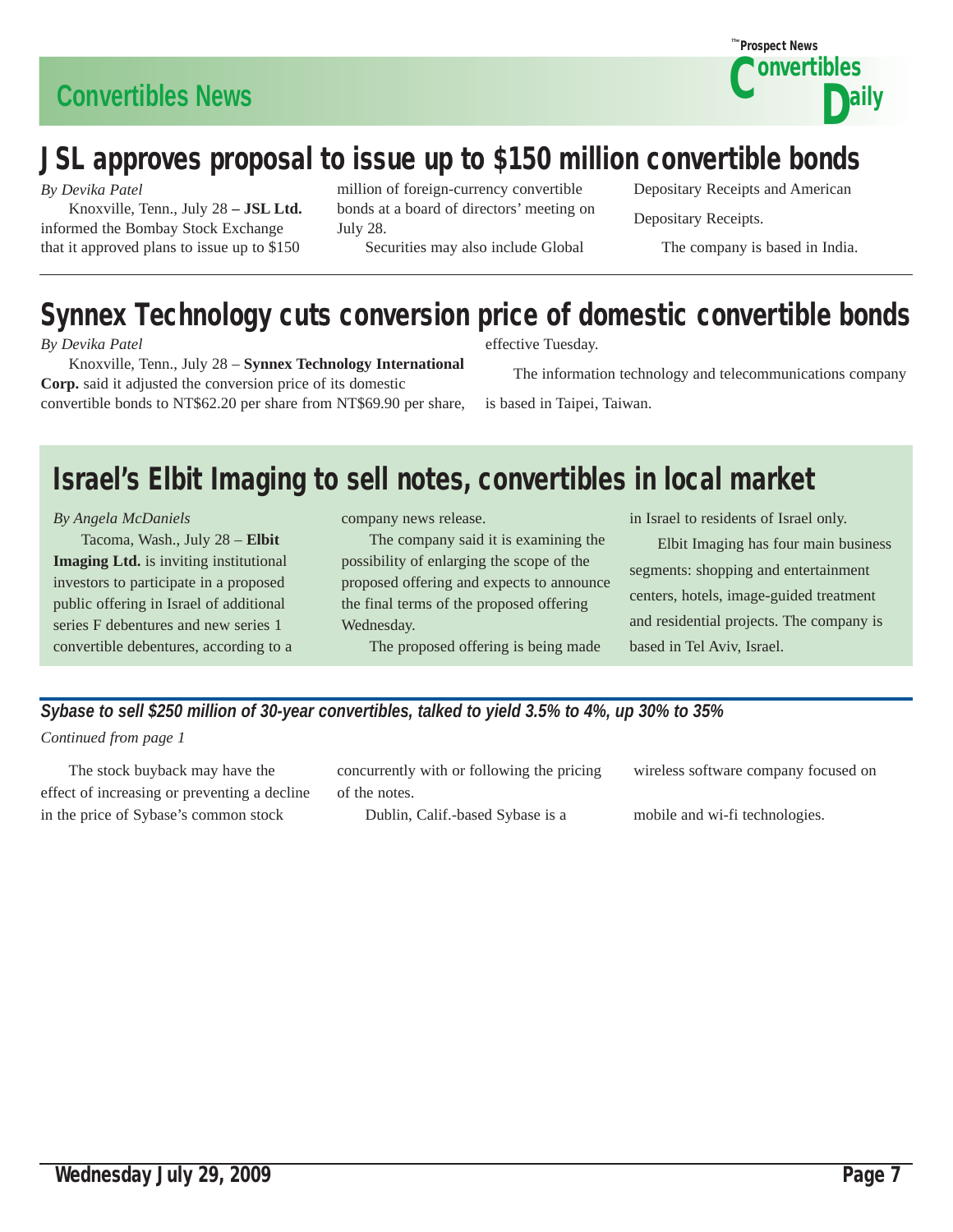

# Taiwan's Shin Kong cuts conversion price of overseas corporate bonds

*By Devika Patel*

 Knoxville, Tenn., July 28 **– Shin Kong Financial Holding Co. Ltd.** announced it

has reset the conversion price of its 2005 overseas unsecured convertible corporate bonds to NT\$17.21 per share from

NT\$17.70 per share, effective July 28. Taipei, Taiwan-based Shin Kong is an investment holding company.

# Anixter expecting strong second half cash flow to reduce leverage

*By Jennifer Lanning Drey*

 Portland, Ore., July 28 – **Anixter International Inc.** expects to produce strong cash flow in the balance of 2009, which will be used to reduce financial leverage in the near term, Dennis Letham, the company's chief financial officer, said during its second-quarter earnings conference call held Tuesday.

 The company has used cash to reduce borrowings by \$195.3 million from yearend 2008, Letham said.

 Anixter generated \$171.6 million of cash flow from operations in the second quarter, compared with \$43.5 million of cash flow from operations in the same period of 2008. The CFO said the improvement was achieved through a combination of lower working capital requirements and aggressive working capital management.

 As a result of its year-to-date cash flow, cash on hand and recent steps to improve liquidity, Anixter believes it has more than ample liquidity to support the

business through 2009 and beyond, Letham said.

 "We regard our strong financial position and significant liquidity as important differentiators from many companies in today's market, as they provide Anixter with financial flexibility to adjust quickly to new market realities, including allowing us to capitalize quickly on the eventual market rebound that occurs," he said.

## **Liquidity improvements**

 Anixter also announced Tuesday that it has amended its bank revolving credit agreement to adjust the covenants to ensure it has sufficient liquidity to work through the bottom of the current economic downturn.

 In addition, Anixter recently concluded a renewal of its accounts receivable securitization facility through July 2010.

 At the time of the second-quarter earnings call, Anixter had \$309 million in available committed unused credit lines,

**No convertibles put**

Letham said.

 The CFO also noted that none of the convertible bonds that could have been put to the company on July 6 were put, allowing Anixter to avoid a potential \$171 million cash outlay.

 Anixter ended the second quarter with \$112.8 million of cash, of which \$47.3 million was short-term invested cash.

 The company's second-quarter sales of \$1.22 billion showed a 25% decline from sales of \$1.62 billion in the same quarter of 2008.

 Anixter said sales have remained relatively flat on a per-day basis through much of the first half of the year, and there are currently no signs pointing to a significant change in the pattern.

 Based in Glenview, Ill., Anixter is a distributor of communications and security products, electrical and electronic wire and cable, fasteners and other small parts.

# U.S. Steel repays \$655 million of term debt with stock, note proceeds

*By Jennifer Lanning Drey*

 Portland, Ore., July 28 – **United States Steel Corp.** used a portion of the proceeds from its issuance of common stock and senior convertible notes in the second quarter to repay \$655 million of term loans due in 2010 and 2012, Gretchen Haggerty, chief financial officer of the company, reported Tuesday during its quarterly earnings conference call.

 The company generated \$52 million of cash flow from operating activities during the second quarter and ended the period with cash of \$1.95 billion. Year-to-date cash flow from operations was \$361 million.

 The company raised \$1.5 billion through the common stock and convertible notes offerings.

 Total liquidity at June 30 was \$3.1 billion.

 For the second quarter, United States Steel reported a \$465 million operating loss on net sales of \$2.13 billion. The figures compared to income from operations of \$954 million on net sales of \$6.74 billion in the same period of 2008.

 The company said the operating loss was in line with the first quarter as its book and operating rates remained at low levels, spot market prices declined and the company continued to incur carrying costs for idled facilities.

 Haggerty noted that United States Steel expects to see an increase in third-quarter operating rates but still believes each of its operating segments to report a loss for the period.

 Also during the second quarter, U.S. Steel amended its revolving credit facility to eliminate some of the financial covenants and provide lenders with a security interest in domestic inventory.

 United States Steel is a Pittsburghbased producer and seller of steel products.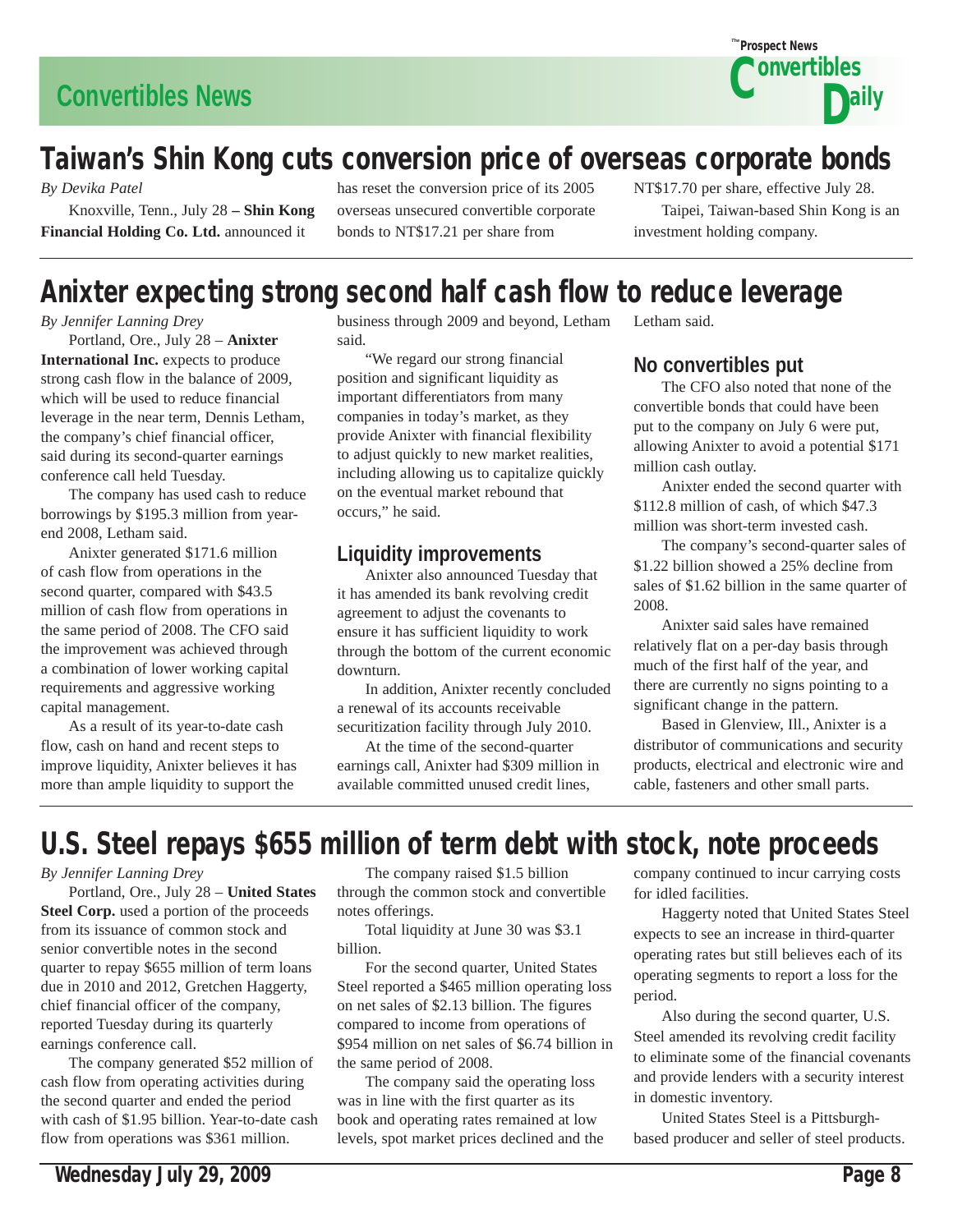# **Convertibles News**



# Textron raises projected 2010 liquidity on improved cash, lower debt

#### *By Jennifer Lanning Drey*

 Portland, Ore., July 28 – **Textron Inc.**  increased its projection for 2010 liquidity to reflect an improved cash position, \$111 million of early debt retirement and the repayment of a \$410 million advance taken against its company-owned life insurance program, Lewis Campbell, chief executive officer of Textron, said Tuesday during the company's second-quarter earnings conference call.

 The company now expects a cash balance of \$1.48 billion at the end of 2010, which is approximately \$1.30 billion more than originally planned.

 Overall, the company said its liquidity position at the end of 2010 is likely to be about \$1.8 billion higher than previously expected.

 "Our liquidity plan is clearly working, and we demonstrated meaningful progress once again in the second quarter," Campbell said.

 Specifically, the CEO said the updated projections reflect \$775 million of proceeds from equity and convertible offerings

completed in May and a \$500 million financing facility established through the Export-Import Bank of the United States in July.

 In addition, they show Textron's continued progress in liquidating Textron Financial Corp.'s non-captive portfolio, which had a gross reduction of \$1.3 billion in the second quarter and has now been reduced by \$2.2 billion year to date, he said.

 The company's progress to date in reducing the portfolio spurred it to increase its two-year reduction target to \$5.2 billion from \$4.5 billion, Campbell said.

### **Cash projection lowered**

 At the same time, Textron reduced projected manufacturing cash flow for fullyear 2009 by \$50 million to reflect lower expected jet deliveries, he said.

 Manufacturing cash flow is now expected to range between \$300 million and \$400 million as the company offsets a portion of lower cash generation at its

Cessna business with higher cash from the rest of its manufacturing units, Campbell said.

 "We obviously are focused on cash generation, and we remain committed to improving our core manufacturing capabilities and efficiencies," he said.

### **Mixed performance**

 Textron's second-quarter results reflected solid performances in its Bell and Textron Systems segments, while the Cessna, industrial and finance segments continued to experience market challenges, Campbell said during the call.

 The company reported second-quarter revenues of \$2.6 billion, reflecting a 29% drop from revenues in the second quarter of 2008.

 Textron now estimates 2009 revenues of approximately \$10.6 billion, down from its previous expectation of about \$11.0 billion, due to lower expected jet deliveries.

 Textron is an aircraft, industrial and finance company based in Providence, R.I.

# THQ to sell \$90 million of five-year convertibles, talked to yield 4.75% to 5.25%, up 20% to 25%

*By Rebecca Melvin*

 New York, July 28 – **THQ Inc.** plans to price \$90 million of five-year convertible senior notes after the close Wednesday with terms talked at 4.75% to 5.25% with an initial conversion premium of 20% to 25%, according to a syndicate source.

 There is an over-allotment option of up to an additional \$10 million of notes.

 The Rule 144A deal is being sold via bookrunner Morgan Stanley.

 The notes are non-callable for three years, and then provisionally callable subject to a price hurdle of 150%.

 THQ intends to use proceeds for general corporate purposes. THQ is a developer and publisher of video games based in

Agoura Hills, Calif.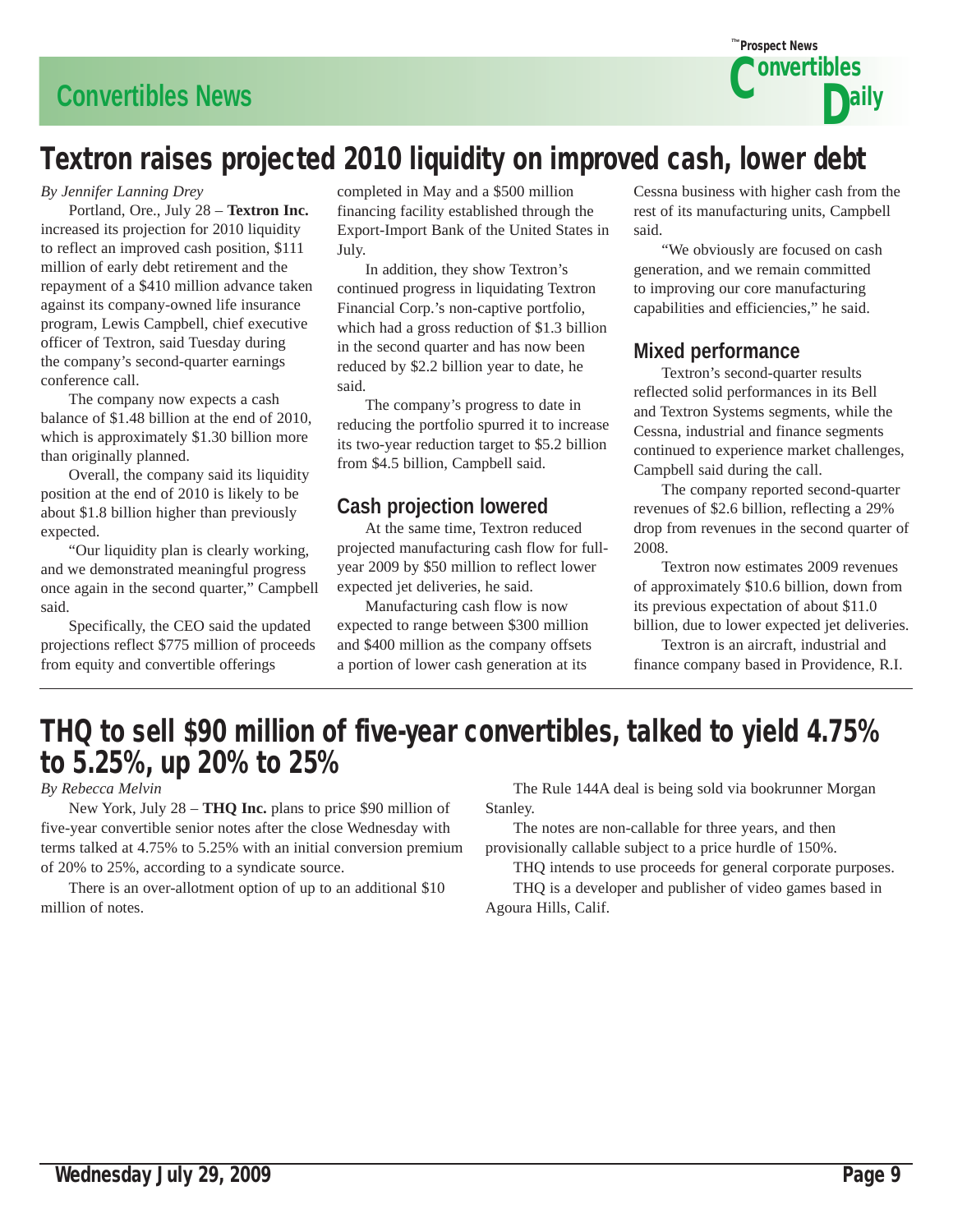# **Convertibles Calendar**



# **Convertibles Calendar: Sybase, THQ to price Wednesday**

#### **JULY 29**

SYBASE INC.: (NYSE: SY): \$250 million of 30-year convertibles; pricing after the close Wednesday; talked to yield 3.5%-4%, up 30%-35%; \$50 million greenshoe; Rule 144A deal; via joint bookrunners Merrill Lynch and JP Morgan; non-callable for five years with puts in years five, 10 and 15; \$50 million of proceeds will be used to buy back common shares and \$200 million will be used to repurchase existing 1.75% convertible subordinated notes due 2025; Dublin, Calif.-based wireless software company for mobile and wi-fi technologies.

THQ INC.: (Nasdaq: THQI): \$90 million of five-year convertible senior notes; pricing after the close Wednesday; talked at 4.75%- 5.25%, up 20%-25%; \$10 million greenshoe; Rule 144A; via bookrunner Morgan Stanley; non-callable for three years, then provisionally callable for two years with a price hurdle of 150%; proceeds for general corporate purposes; developer and publisher of video games based in Agoura Hills, Calif.

#### **ON THE HORIZON**

ADVENTRX PHARMACEUTICALS INC: (NYSE: ANX): Up to \$10 million of convertible preferred stock plus warrants and stock; via Rodman & Renshaw LLC as placement agent; to fund activities related to seeking FDA approval to market ANX-530 and ANX-514 in the U.S., pre-launch activities related to commercialization of ANX-530, and for general corporate purposes, including working capital; some proceeds will be placed in escrow for dividend and make-whole payments; San Diego-based developer of treatments for cancer and infectious diseases.

SECURITY FEDERAL CORP. (OTCBB: SFDL): \$5 million to \$15 million of 30-year convertible senior debentures; to yield 8%, with an initial conversion premium of about 67%; minimum denominations of \$5,000, and increments of \$1,000, up to a maximum of \$1 million per subscriber; non-callable for 10 years, then at par; up to \$5 million of the proceeds will be used to repay a line of credit with another financial institution; Aiken, S.C.-based savings and loan holding company for Security Federal Bank.

WACCAMAW BANKSHARES INC. (Nasdaq: WBNK): Up to \$10 million of mandatory convertible perpetual preferred stock, or 400,000 of series B mandatories, with a liquidation amount of \$25;

to yield 7%; together with warrants, which will purchase one share of common stock at \$5 per share for five years; distribution via shareholder rights offering and public offering for remainder; via McKinnon & Co., as bookrunner on a best-efforts basis; greenshoe of \$1.5 million of units; proceeds to enhance bank's capital ratios and support growth through lending, or to retire outstanding debt and to redeem securities, and for general corporate purposes; preferred stock and warrants will each be listed on the Nasdaq Global Market; Whiteville, N.C.-based bank holding company.

CLOUD PEAK ENERGY INC.: \$250 million of three-year mandatory convertible preferred stock, at a liquidation preference price of \$50 per share, via underwriter Credit Suisse, concurrent initial public offering; Cloud Peak formerly part of Rio Tinto America Inc., an indirect wholly owned subsidiary of Rio Tinto plc, and Rio Tinto America; dividends payable on a cumulative basis; no proceeds go to Cloud Peak; Gillette, Wyo.-based coal producer.

#### **INTERNATIONAL CONVERTIBLES**

#### **ON THE HORIZON**

#### BLACKROCK LATIN AMERICAN INVESTMENT TRUST

PLC (London: BRLA): up to \$75 million of six-year convertible bonds; talked to yield 3.5%; Cenkos Securities plc is bookrunner; subject to shareholder approval at a general meeting of shareholders expected to be held in late August or early September; conversion price will be based on the investment fund's U.S. dollar net asset value on the penultimate business day before the general meeting, plus a conversion premium of 5% for the first three years, ratcheting up to 15% for the second three years; distribution will be mainly in Europe, and issue won't be offered in the United States; proceeds will be invested; London-based investment fund.

INTRALOT SA: up to  $\bigoplus$  50 million of a convertible bond loan; up to seven-year duration; approved at a June 4 shareholders meeting; Athens-based provider of lottery gaming systems.

UNIONE DI BANCHE ITALIANE SCPA: €640 million of fouryear convertible bonds; fixed coupon and will be listed for trading; convertible at the option of both the bondholders and the group; net share settlement; Bergamo, Italy, banking group resulting from the 2007 merger of BPU – Banche Popolari Unite and Banca Lombarda e Piemontese.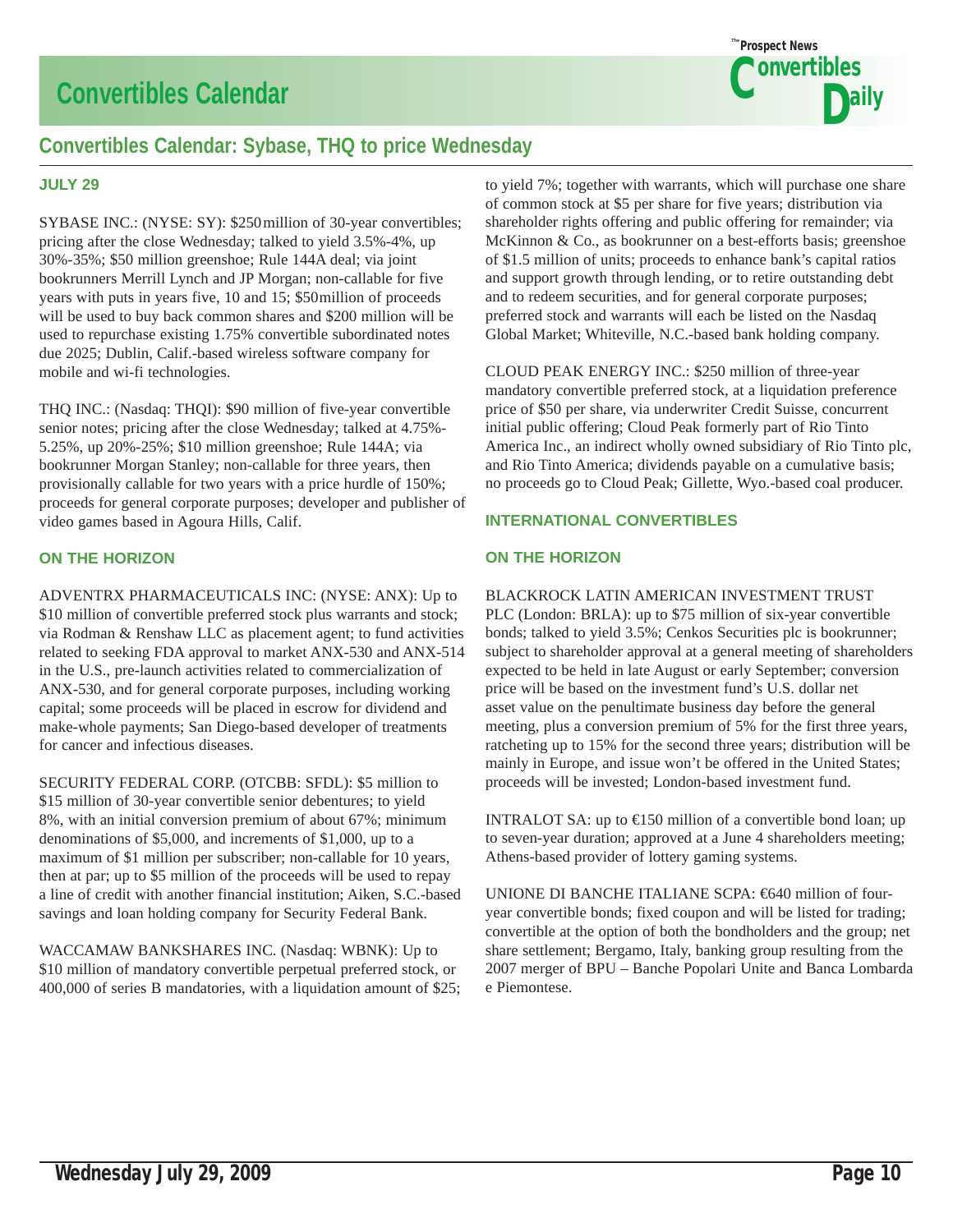# **Convertibles Ratings**

### *Moody's ups Arch outlook to stable*

 Moody's Investors Service said it changed the outlooks of both **Arch Coal, Inc.** and its subsidiary, **Arch Western**  Finance LLC, to stable from negative.

 Moody's said it also assigned a B1 rating to Arch Coal's proposed \$500 million senior unsecured notes issue and affirmed its Ba3 corporate family rating.

 The B1 senior unsecured rating of Arch Western was also affirmed, the agency said, adding that the notes are guaranteed by its parent, Arch Western Resources, a subsidiary of Arch Coal.

 These actions follow Arch's proposed offerings of \$500 million of senior unsecured notes and about \$300 million of equity, the proceeds of which will be used to finance the previously announced acquisition of the Jacobs Ranch mine from Rio Tinto, Moody's said.

### *Moody's drops TUI*

 Moody's Investors Service said it has lowered to B3 from B2 the corporate family rating and probability of default rating of **TUI AG.**

 The agency said that the unsecured and subordinated ratings have been lowered to Caa1 from B3 and to Caa2 from Caa1, respectively.

 All ratings remain under review for further possible downgrade.

 According to Moody's, the rating action reflects its heightened concerns about the trading environment for the group and the implications for its longer-term liquidity profile given recent statements about additional financial support being required for its recently-divested Hapag-Lloyd division, in which it retains a 43.3% stake.

### *S&P cuts Headwaters to SD*

 Standard & Poor's said it lowered its corporate credit rating on **Headwaters Inc.** to SD (selective default) from B.

 The agency said it placed all issuelevel ratings on Creditwatch with negative implications.

These actions follow Headwaters'

announcement that it has completed an exchange of \$15 million in principal of its 16% convertible subordinated notes due 2016 (not rated) for 3.5 million shares of its common stock, the agency said, noting that the company offered the exchange at a 32% discount from the par value of the convertible notes.

 "Under its criteria, the agency said it views an exchange offer at a discount to par by a company under substantial financial pressure as a distressed debt exchange and tantamount to a default," said S&P credit analyst Tobias Crabtree.

 S&P added that it expects to assign a new corporate credit rating within the next week, which will be based on, among other things, its assessment of the company's financial and business risk factors.

### *S&P ups USG outlook to stable*

 Standard & Poor's said it revised its outlook on **USG Corp.** to stable from negative, reflecting its expectation that liquidity will remain sufficient to meet all obligations in the intermediate term.

 The agency said it affirmed its ratings on the company, including the B+ corporate credit rating.

 S&P said it also assigned a BB issuelevel rating to the company's proposed \$250 million of senior notes. It assigned a 1 recovery rating to the proposed notes.

 The agency noted that USG will use proceeds from the proposed notes as a source of additional liquidity and for general corporate purposes.

## *Moody's lowers USG*

 Moody's Investors Service said it lowered the ratings of **USG Corp.**, including the corporate family and probability of default ratings to B3 from B1.

 In a related rating action, Moody's said it assigned a B1 rating to the company's proposed debt issuance, incorporating the upstream guarantee provided by USG's material domestic subsidiaries.

 The speculative-grade liquidity rating remains SGL-3, the agency added.



Prospect News *The*

**Nonvertibles** 

Daily

 In taking these actions, Moody's noted that USG's fundamental business position as the leading provider of gypsum wallboard to the residential and construction industries remains sound.

## *S&P assigns Jabil notes BB+*

 Standard & Poor's said it assigned its BB+ issue-level and 4 recovery ratings to **Jabil Circuit Inc.**'s proposed sale of \$200 million of senior unsecured notes due 2016.

 The 4 recovery rating indicates expectations for average recovery in the event of payment default, the agency said, adding that the BB+ corporate credit rating on the company remains unchanged.

The outlook is stable.

 "The ratings on St. Petersburg, Fla.-based Jabil reflect the company's diversified end markets, relatively good profitability for its industry, and good liquidity," said S&P credit analyst Bruce Hyman, "offset by competitive industry conditions, high leverage for the rating, and somewhat aggressive financial policies."

### *Moody's gives Jabil notes Ba1*

 Moody's Investors Service said it assigned a Ba1 rating to **Jabil Circuit, Inc.**'s proposed offering of \$200 million senior notes due 2016 and affirmed its existing ratings and negative outlook.

 The new issue proceeds, together with balance sheet cash, will be used to purchase the outstanding \$300 million senior notes maturing July 2010 via a tender offer, Moody's said.

 Moody's added that the outlook remains negative as a result of Jabil's continued weak operating margins despite the operational improvements in its consumer electronics segment and evidence of market share gains.

### *Fitch gives Jabil notes BB+*

 Fitch Ratings said it has assigned a rating of BB+ to **Jabil Circuit, Inc.**'s proposed seven-year senior unsecured bond offering.

*Continued on page 12*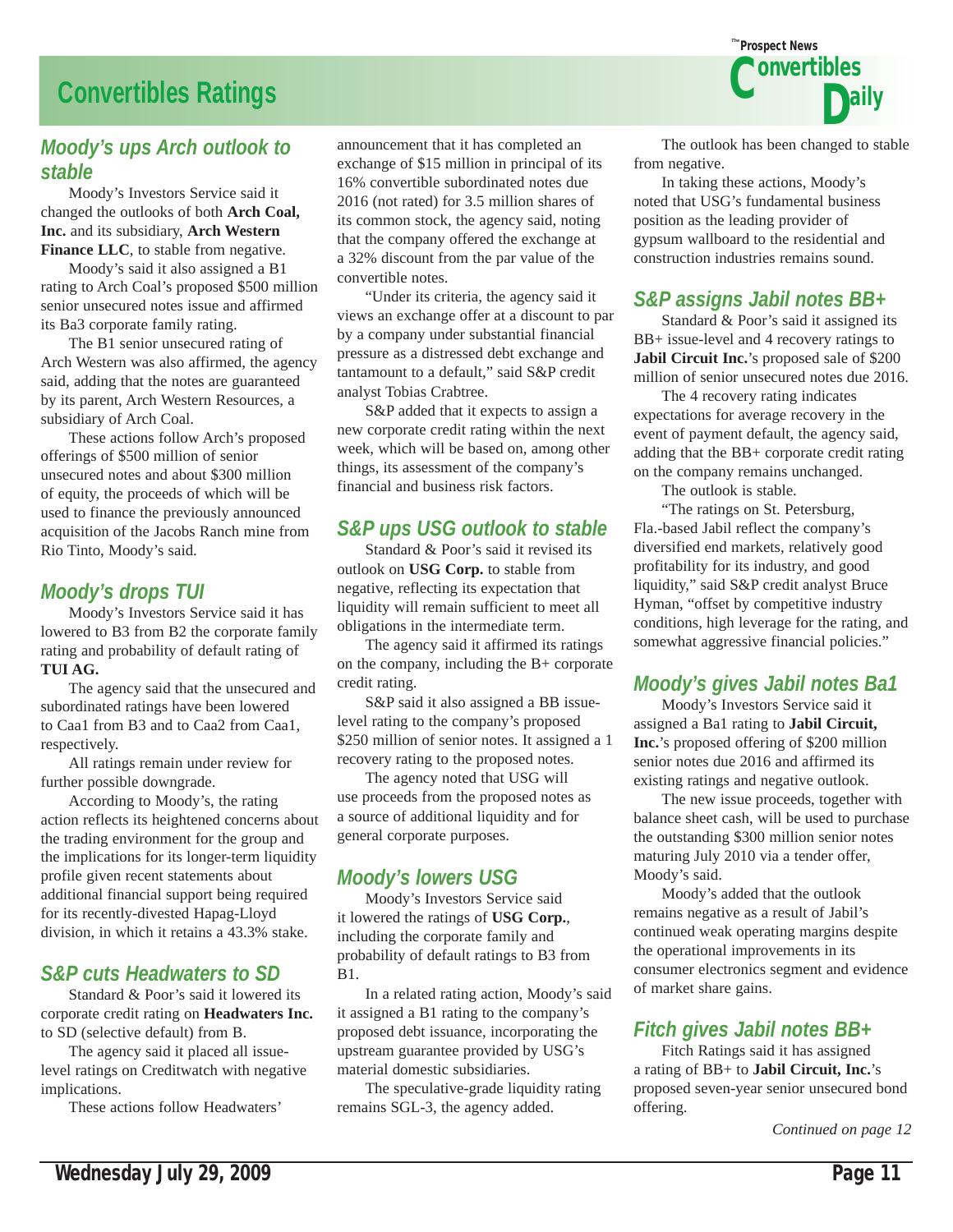# **Convertibles Ratings**

#### *Continued from page 11*

 Fitch said it continues to rate Jabil as follows: issuer default rating BB+; senior unsecured revolving credit facility BB+; and senior unsecured debt BB+.

The outlook is positive.

 According to the agency, Jabil intends to use the proceeds from its proposed senior unsecured notes issuance to finance a tender offer for the company's 5.875% \$300 million senior unsecured notes which mature in July 2010.

### *S&P gives Wesco convertibles B*

 Standard & Poor's said it assigned an issue-level rating of B to **Wesco International Inc.**'s offering of up to \$345 million of senior convertibles notes due 2029, based on preliminary terms.

 The agency said it also assigned a recovery rating of 6 to these notes.

 All other ratings on Wesco and wholly owned subsidiary Wesco Distribution Inc. remain unchanged, the agency said.

 Wesco announced that it is offering to exchange a portion of its outstanding \$150 million and \$300 million senior convertible notes due 2025 and 2026, respectively,

for up to \$345 million of new senior convertible notes due in 2029, the agency added.

### *Moody's: Wesco unchanged*

 Moody's Investors Service said it said that **Wesco International, Inc.**'s recently announced exchange offer does not have an impact on the ratings (Ba3 corporate family rating, stable outlook).

 Specifically, Wesco is offering to exchange up to \$345 million of new 6.0% convertible debentures due 2029 for the \$150 million of 2.625% convertible senior debentures due 2025 (rated B1) and the \$300 million of 1.75% convertible senior debentures due 2026 (unrated), the agency noted.

## *DBRS keeps SVB at BBB*

 DBRS said that following the Q2 2009 financial results of **SVB Financial Group**, it still rates the company's issuer and senior debt at BBB (high) with a stable trend.

 SVB reported net income available to common stockholders of \$7.8 million for the second quarter, up from a net loss of \$11.8 million in the previous quarter, but



down from \$21.0 million in Q2 2008, the agency added.

 On a sequential quarter basis, lower credit costs and lower aggregate losses on venture capital/private equity investments more than offset higher FDIC assessments and margin compression, DBRS noted.

## *DBRS: KeyCorp unaffected*

 DBRS said that the Q2 2009 earnings and operating performance of **KeyCorp**, while weak, were at the low end of DBRS' expectations; thus its ratings including issuer and senior debt at A (low), and negative trend remain unchanged.

 On May 1, DBRS said it downgraded Key's senior debt to A (low) and left the trend on negative.

 The negative trend on the company's ratings reflects DBRS' view that significant amounts of potential losses remain embedded in the company's loan portfolios, especially given the current macroeconomic challenges, particularly declining real estate valuations, rising unemployment and the impact of those challenges on consumerrelated corporate businesses, DBRS noted.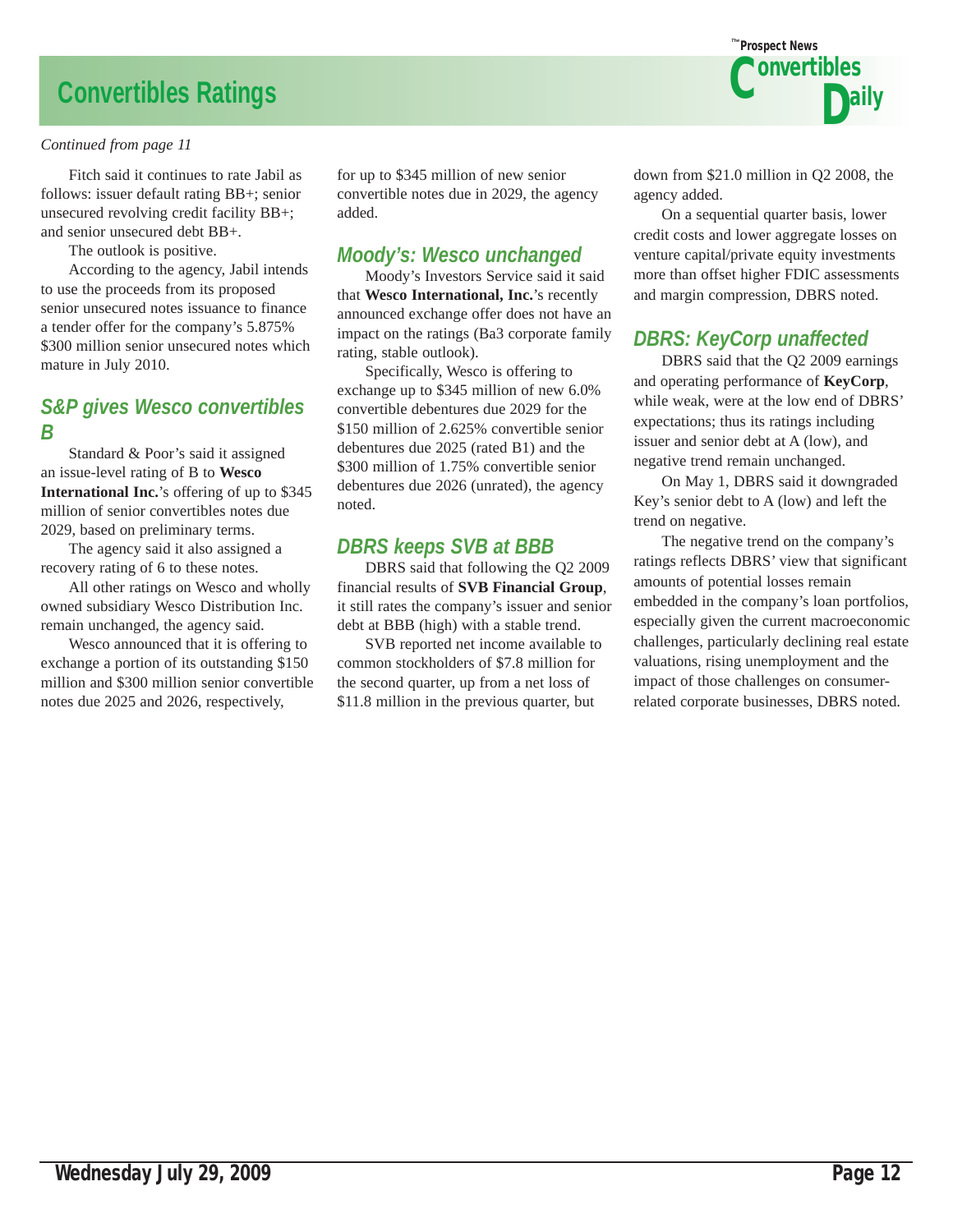# **High Yield Review**

# Upsized Peninsula Gaming, Arch deals price,<br>USC slates: huyers huoy secondary: CIT busier USG slates; buyers buoy secondary; CIT busier

*By Paul Deckelman and Paul A. Harris*

 New York, July 28 – **Peninsula Gaming LLC** and **Arch Coal Inc.** were heard by high yield syndicate sources to have each priced upsized bond deals on Tuesday, with Peninsula's transaction a two-part offering of senior secured and unsecured notes.

 Arch's deal came too late in the session for any kind of after market activity, but Peninsula's saw some secondary action, with the secured notes firming robustly, the unsecureds somewhat less so.

 Also on the new-deal front, Chicagobased building products producer USG **Corp.** kicked off a brief roadshow for an offering of five-year senior guaranteed notes, which is expected to price on Friday.

 Away from the new-deal realm, traders saw a generally firm tone, with no shortage of buyers seen around for such varied issues as **HCA Inc.**, **Tenet Healthcare Corp.**, **Graphic Packaging International Inc.** and even **Kellwood Co.**

**CIT Group Inc.**, whose paper absolutely dominated Junkbondland for some two weeks, before really stepping away from the spotlight on Monday, made something of a comeback on Tuesday, with more activity but no real direction – some bonds going up and others falling back.

## **Arch Coal upsizes**

 It was a billion-plus day in the primary market.

 Two issuers priced \$1.145 billion face amount of junk in a combined three tranches.

 St. Louis-based **Arch Coal, Inc.** priced an upsized \$600 million issue of 8¾% seven-year senior notes (B1) at 97.464 to yield 9¼% on Tuesday.

 The yield was printed at the rich end of the 9¼% to 9½% yield talk and the deal was increased from a planned \$500 million size.

 The notes were expected to come at a reoffer price of around 97.50.

 Banc of America Securities LLC/ Merrill Lynch & Co., Citigroup, Morgan Stanley and JP Morgan were joint bookrunners for the deal. PNC was joint lead manager.

 Proceeds, together with a 17 million share offer priced at \$17.50 each to raise \$297.50 million, will be used to fund the acquisition of the Jacobs Ranch mining complex.

# **Peninsula Gaming two-parter**

 Meanwhile **Peninsula Gaming, LLC** and **Peninsula Gaming Corp.** completed a restructured \$545 million two-part notes transaction on Tuesday.

 The Dubuque, Iowa-based gaming company upsized its six-year senior secured notes tranche to \$240 million from \$215 million. The 8 3/8% senior secured notes (Ba2/BB) were priced at 97.701 to yield 8 7/8%.

 The yield came at the tight end of the 8 7/8% to 9 1/8% yield talk.

 Meanwhile Peninsula Gaming downsized its eight-year senior unsecured notes tranche to \$305 million from \$315 million. The 10¾% senior unsecured notes (B3/B) were priced at 97.395 to yield 11¼%.

 The yield on the unsecured notes was at the wide end of the 11% to 11¼% yield talk.

 Jefferies & Co. was the left bookrunner. Wells Fargo Securities was joint bookrunner.

# Prospect News *The* **H**igh Yield<br>Daily

#### Just add coffee!

**THE PROSPECT NEWS HIGH YIELD DAILY HAS ALL YOU NEED TO PREPARE FOR A HIGH YIELD TRADING SESSION - OR AT LEAST EVERYTHING THAT CAN BE SENT IN AN E-MAIL.**

Prospect News *The*

Convertibles

aily

**EVERY TRADING DAY OUR TEAM OF EXPERIENCED REPORTERS BRINGS YOU:**

- **INSIGHTFUL MARKET COMMENTARY THE REPORT ON THIS PAGE IS A SHORTENED SUMMARY;**
- **COMPREHENSIVE NEW ISSUE COVERAGE, FROM ANNOUNCEMENT THROUGH TALK TO PRICING AND THEN TRADING;**
- **A CONVENIENT CALENDAR OF UPCOMING DEALS;**
- **HIGH YIELD NEWS, INCLUDING RATINGS ACTIONS AND TENDER OFFERS.**

**TAKE A TWO WEEK, NO COMMITMENT FREE TRIAL TO FIND OUT FOR YOURSELF. VISIT WWW.PROSPECTNEWS.COM, E-MAIL SER-VICE@PROSPECTNEWS.COM OR CALL 212 374 2800.**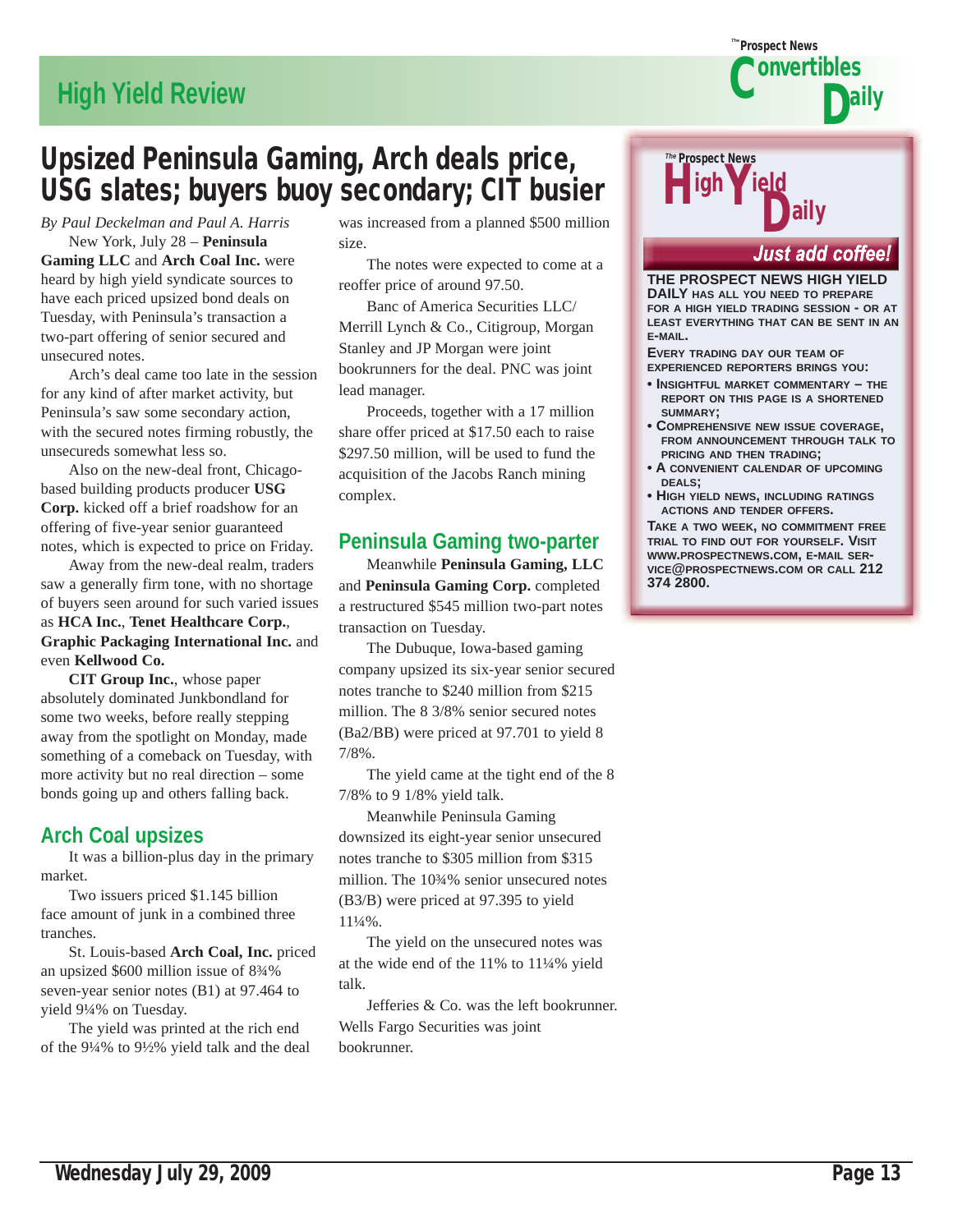# **PIPE and Special Situations Reviews**

# Smithtown secures \$14 million; NWM raises funds for drill program; Creston Moly wraps sale

*By Stephanie N. Rotondo*

 Portland, Ore., July 28 – The mining sector was the clear dominator of Tuesday's private placement market, though deals were on the lower end.

 It was **Smithtown Bancorp Inc.** that brought one of the day's largest deals. The bank holding company said it raised \$14 million by selling subordinated debt.

 In the mining arena, **NWM Mining Corp.** said it would take in C\$4 million by issuing equity units. The company said the funds would be used for its Lluvia de Oro drill program. That site had previously been closed since 1998.

 Meanwhile**, Creston Moly Corp.** settled a C\$3 million placement of units. A company spokesperson also gave an update on the merger with Tenajon Resources

Corp.

**Puget Ventures Inc.** plans to raise C\$3.5 million in a unit sale. Proceeds will be used for exploration.

 Among other sectors, **Oculus Innovative Sciences Inc.** said it would issue common share units in a private placement. The price per unit has yet to be determined.

**Vical Inc.**, another issuer in the medical-related field, announced it inked a deal with Federated Kaufmann Funds to raise \$10 million. The company will sell approximately 2.8 million common shares are \$3.63 per share.

 Proceeds will be used for development of Vical's programs, as well as for general corporate purposes.

# Prospect News *The* **PIPE** laily

#### **Want more?**

aily

**THE REPORT ON THIS PAGE IS JUST AN EXTRACT FROM THE FULL PIPE MARKET COVERAGE IN THE PROSPECT NEWS PIPE DAILY.**

Prospect News *The*

 $\bullet$ onvertibles

**EACH DAY, THE PROSPECT NEWS PIPE DAILY BRINGS YOU:**

- **INSIGHTFUL MARKET COMMENTARY;**
- **COMPLETE NEW ISSUE COVERAGE;**
- **PIPE MARKET NEWS.**

**TAKE A TWO WEEK, NO COMMITMENT FREE TRIAL TO FIND OUT FOR YOURSELF. VISIT WWW.PROSPECTNEWS.COM, E-MAIL SER-VICE@PROSPECTNEWS.COM OR CALL 212 374 2800.**

# Sprint Nextel aims at prepaid growth with Virgin buy; IBM expands business model with SPSS

*By Stephanie N. Rotondo*

 Portland, Ore., July 28 – Technology companies were the focus of mergerand-acquisition activity Tuesday, with **Sprint Nextel Corp.** and **IBM Corp.** both announcing deals.

 Sprint said it will expand its prepaid business by acquiring **Virgin Mobile USA Inc.** for \$5.50 per share.

 "It looks like this is pretty much an acquisition of customers," said Steve Clement, an analyst with Pacific Crest Securities. "[Sprint] just had an opportunity to pick up some customers while being accretive to earnings."

Clement said that Sprint's prepaid

business has actually performed well in recent history, though the "core struggles" have been on the postpaid side.

 "Prepaid is where the strength is," Clement said. "So it shows Sprint's increasing focus on prepaid.

 "But it doesn't really address the issues on the postpaid side."

 IBM meanwhile is attempting to further its own business model by picking up **SPSS Inc.** in a \$1.2 billion all-cash transaction. An analyst said that the merger is in keeping with IBM's plan of transforming itself into a business software vendor.



## **Want More?**

**THE REPORT ON THIS PAGE IS JUST AN EXTRACT FROM THE FULL MARKET COV-ERAGE IN THE PROSPECT NEWS SPECIAL SITUATIONS DAILY.**

**EACH DAY, THE PROSPECT NEWS SPECIAL SITUATIONS DAILY BRINGS YOU COMPLETE COVERAGE OF EQUITY OPPORTUNITIES, INCLUDING:**

**• INSIGHTFUL MARKET COMMENTARY;**

**• M&A, LBOS AND OTHER CORPORATE EVENTS.**

**• DISTRESSED COMPANIES AND CHAPTER 11 EXITS;**

**TAKE A TWO WEEK, NO COMMITMENT FREE TRIAL TO FIND OUT FOR YOURSELF. VISIT WWW.PROSPECTNEWS.COM, E-MAIL SER-VICE@PROSPECTNEWS.COM OR CALL 212 374 2800.**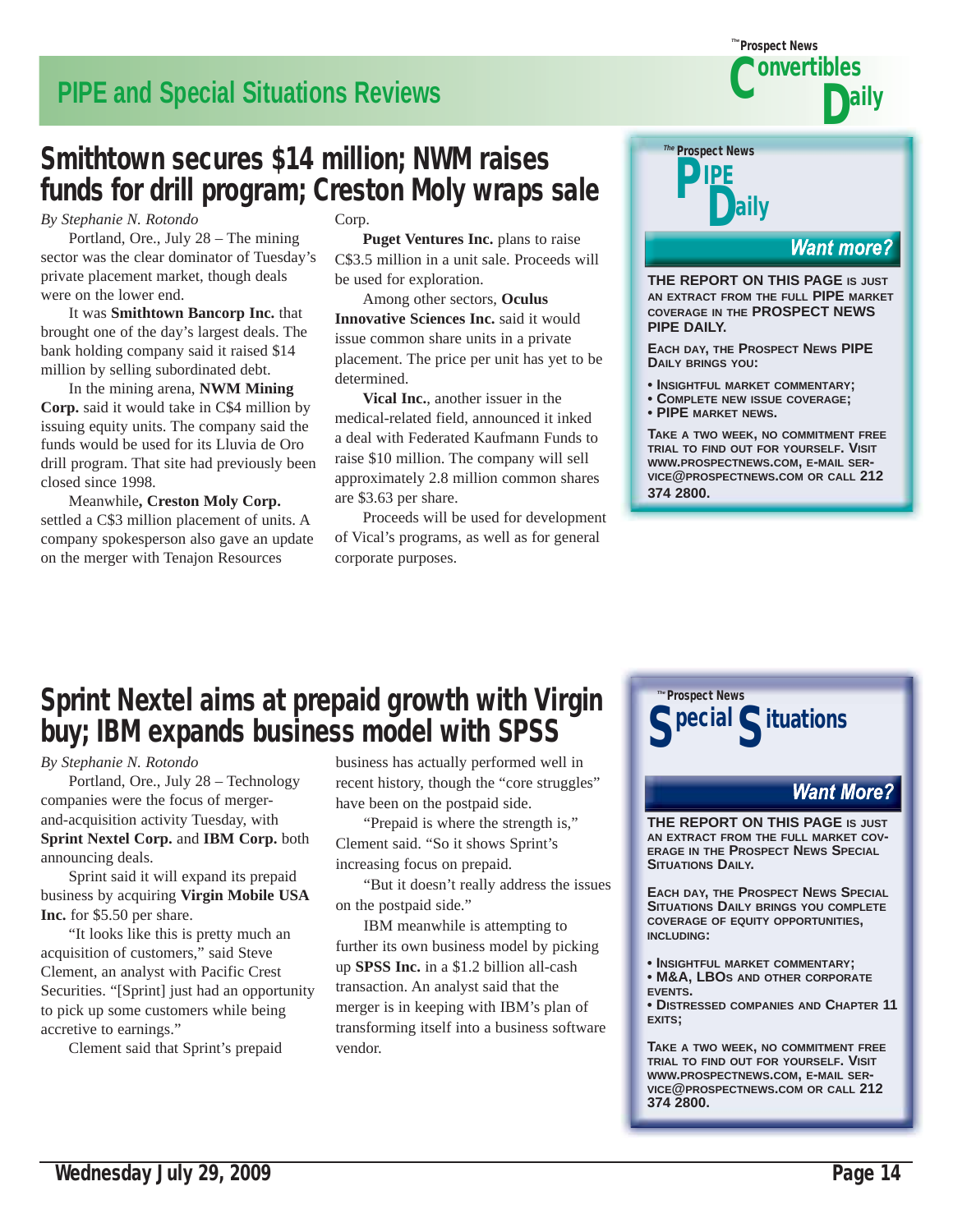# **Convertibles Benchmarks**



|                          | <b>COUPON</b> | <b>MATURITY</b> | <b>PRICE</b> | <b>PARITY</b> | <b>PREMIUM</b> | <b>IMPLIED</b><br><b>VOLATILIITY</b> | <b>PREVIOUS</b> |
|--------------------------|---------------|-----------------|--------------|---------------|----------------|--------------------------------------|-----------------|
| Amgen 'A'                | 0.125         | 1 Feb 2011      | 99.13        | 76.11         | 30.20%         | 29.84%                               | 99.13           |
| Amgen 'B'                | 0.375         | 1 Feb 2013      | 99.16        | 76.46         | 29.70%         | 32.00%                               | 99.13           |
| Archer-Daniels           | 0.875         | 15 Feb 2014     | 102.71       | 72.93         | 40.80%         | 35.34%                               | 100.98          |
| <b>Black Rock</b>        | 2.625         | 15 Feb 2035     | 191.23       | 190.86        | 0.20%          | 52.39%                               | 193.42          |
| <b>Boston Properties</b> | 3.75          | 15 May 2036     | 95.04        | 53.4          | 78.00%         | 9.67%                                | 94.24           |
| Cooper Cameron           | 2.5           | 15 Jun 2026     | 120.66       | 89.94         | 34.20%         | 50.35%                               | 120.71          |
| EMC 'A'                  | 1.75          | 1 Dec 2011      | 113.57       | 94.11         | 20.70%         | 38.41%                               | 112.95          |
| EMC 'B'                  | 1.75          | 1 Dec 2013      | 113.4        | 94.11         | 20.50%         | 38.01%                               | 112.67          |
| <b>Essex Property</b>    | 3.625         | 1 Nov 2025      | 98.87        | 63.09         | 56.70%         | 41.79%                               | 98.7            |
| Health Care REIT (NEW    | 4.75          | 15 Jul 2027     | 101.86       | 78.8          | 29.30%         | 19.27%                               | 101.35          |
| Health Care REIT (OLD    | 4.75          | 1 Dec 2026      | 104.5        | 82.28         | 27.00%         | 24.10%                               | 104.1           |
| Molson Coors             | 2.5           | 30 Jul 2013     | 112.48       | 82.02         | 37.10%         | 33.89%                               | 112.46          |
| <b>National Retail</b>   | 3.95          | 15 Sep 2026     | 99.04        | 81.24         | 21.90%         | 27.70%                               | 98.16           |
| Newmont Mining (A)       | 1.25          | 15 Jul 2014     | 113.87       | 89.99         | 26.50%         | 36.26%                               | 114.14          |
| Newmont Mining (B)       | 1.625         | 15 Jul 2017     | 110.83       | 89.99         | 23.20%         | 32.17%                               | 111.13          |
| Placer Dome / Barrick    | 2.75          | 15 Oct 2023     | 148.35       | 141.24        | 5.00%          | 41.84%                               | 149.69          |
| Schlumberger B           | 2.125         | 1 Jun 2023      | 154.16       | 141.22        | 9.20%          | 72.22%                               | 155.92          |
| <b>Tanger Factory</b>    | 3.75          | 15 Aug 2026     | 101.41       | 79.79         | 27.10%         | 45.96%                               | 101.41          |
| Teva Pharma C            | 0.25          | 1 Feb 2026      | 114.25       | 107.56        | 6.20%          | N/A                                  | 114.25          |
| Teva Pharma D            | 1.75          | 1 Feb 2026      | 118.75       | 100.43        | 18.20%         | 43.05%                               | 118             |
| <b>TJX</b>               | $\mathbf{0}$  | 13 Feb 2021     | 100.93       | 100.68        | 0.20%          | 51.59%                               | 100.93          |
| Vornado                  | 3.875         | 15 Apr 2025     | 98.57        | 56.5          | 74.40%         | 21.14%                               | 98.65           |

**Source: Deutsche Bank. Issues are components of Deutsche Bank Balanced Investment Grade Convertible index.**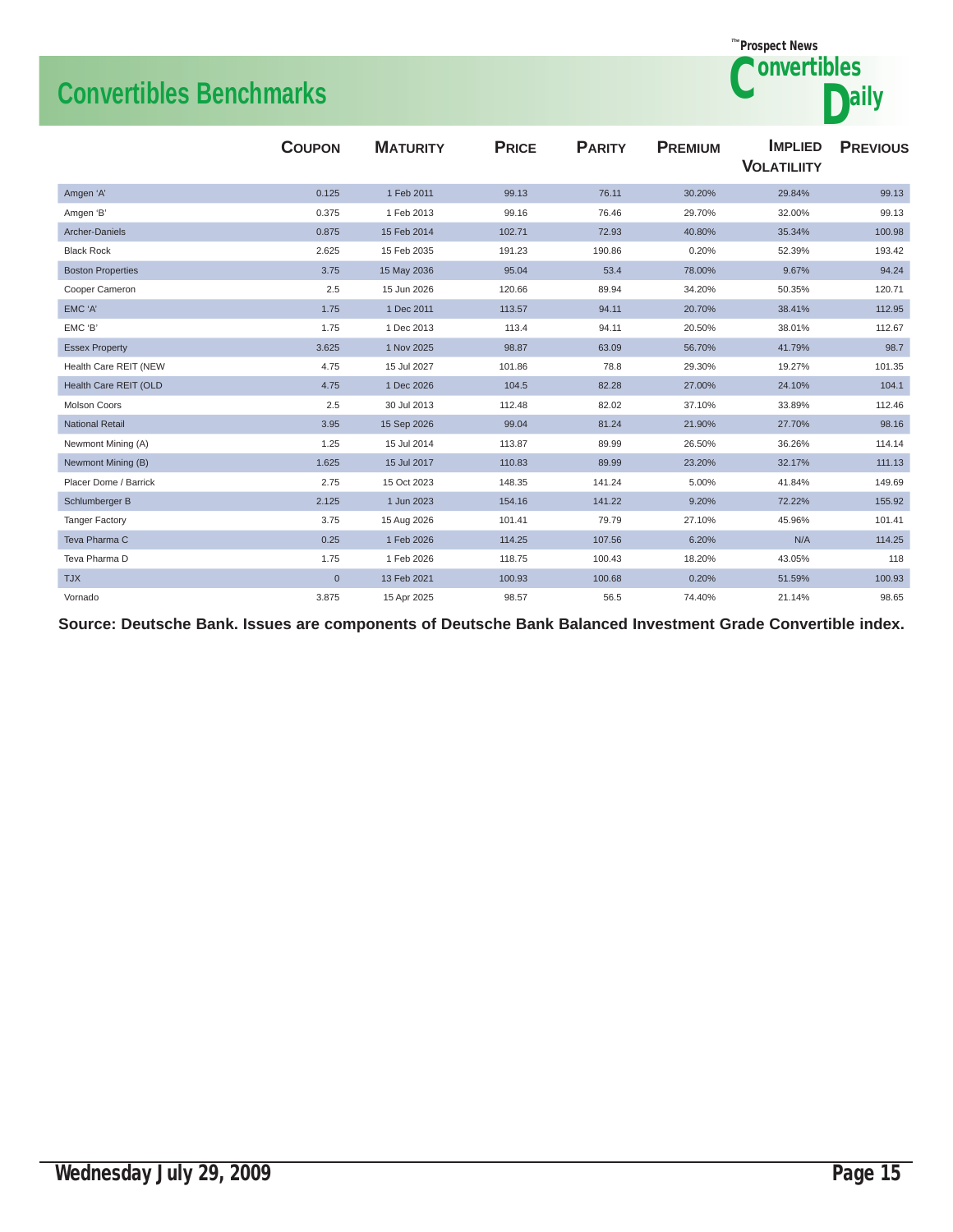# **Recent convertible deals**

| <b>Priced</b> | <b>Issuer</b>                                       | <b>Bookrunner Amount</b>                                                       |               | <b>Coupon</b> |       |        |            | <b>Price Premium Maturity Mandatory</b> |
|---------------|-----------------------------------------------------|--------------------------------------------------------------------------------|---------------|---------------|-------|--------|------------|-----------------------------------------|
| 7/23/2009     | KfW Bankengruppe (Deutsche<br>Post AG)              | <b>BNP Paribas, Morgan Stanley</b>                                             | E750          | 1.500%        | 100   | 35.00% | 7/30/2014  |                                         |
| 7/21/2009     | Intel Corp.                                         | Credit Suisse, JPMorgan                                                        | \$2000        | 3.250%        | 100   | 20.00% | 8/1/2039   |                                         |
| 7/21/2009     | <b>H&amp;R Real Estate Investment</b><br>Trust      | CIBC, RBC, TD                                                                  | C\$75         | 6.750%        | 100   | 17.00% | 12/31/2014 |                                         |
| 7/21/2009     | Suzion Energy Ltd.                                  |                                                                                | \$90          | 0.000%        | 104.3 |        |            |                                         |
| 7/17/2009     | <b>British Airways plc</b>                          | Barclays, Deutsche Bank,<br>HSBC, Merrill Lynch, RBS                           | £350          | 5.800%        | 100   | 37.60% | 8/13/2014  |                                         |
| 7/15/2009     | Janus Capital Group Inc.                            | Goldman Sachs, JPMorgan                                                        | \$170         | 3.250%        | 100   | 27.50% | 7/15/2014  |                                         |
| 7/9/2009      | Evraz Group SA                                      | Goldman Sachs, Morgan<br>Stanley, Deutsche Bank                                | \$650         | 7.250%        | 100   | 28.00% | 7/15/2014  |                                         |
| 7/9/2009      | Verigy Ltd.                                         | Morgan Stanley, JPMorgan                                                       | \$138         | 5.250%        | 100   | 25.00% | 7/15/2014  |                                         |
| 7/8/2009      | Regis Corp.                                         | Merrill Lynch, Credit Suisse                                                   | \$172.5       | 5.000%        | 100   | 25.00% | 7/15/2014  |                                         |
| 7/7/2009      | VALE-2012 (Vale Capital II for<br>Vale SA)          | Citigroup, JPMorgan                                                            | \$292.445     | 6.750%        | 100   | 17.50% | 6/15/2012  | Yes                                     |
| 7/7/2009      | VALE.P-2012 (Vale Capital II for<br>Vale SA)        | Citigroup, JPMorgan                                                            | \$649.21      | 6.750%        | 100   | 17.50% | 6/15/2012  | Yes                                     |
| 7/2/2009      | Clariant Ltd.                                       | BNP Paribas, Citigroup,<br>Commerzbank, UBS                                    | <b>CHF300</b> | 3.000%        | 100   | 30.00% | 7/7/2014   |                                         |
| 7/2/2009      | <b>Nyrstar NV</b>                                   | <b>Goldman Sachs</b>                                                           | E120          | 7.000%        | 100   | 27.50% | 2014       |                                         |
| 6/29/2009     |                                                     | Alliance One International Inc. Credit Suisse, Deutsche Bank,<br>Goldman Sachs | \$115         | 5.500%        | 100   | 20.00% | 7/15/2014  |                                         |
| 6/26/2009     | Petrobank Energy and Resources<br>Ltd.              | <b>ABG Sundal Collier Norge</b><br><b>ASA</b>                                  | \$400         | 5.125%        | 100   | 30.00% | 2015       |                                         |
| 6/26/2009     | Peugeot SA                                          | SG, Calyon, Citigroup, HSBC                                                    | E575          | 4.500%        | 100   | 33.14% | 1/1/2016   |                                         |
| 6/25/2009     | <b>Artis Real Estate Investment</b><br><b>Trust</b> | Canaccord, CIBC                                                                | C\$46         | 7.500%        | 100   | 15.00% | 2014       |                                         |
| 6/25/2009     | Daewoo International Corp.                          | <b>Credit Suisse</b>                                                           | \$300         | 3.250%        | 100   | 30.00% | 7/6/2014   |                                         |
| 6/25/2009     | Sudzucker International Finance<br>BV               | Deutsche Bank, JPMorgan                                                        | E255          | 2.500%        | 100   | 30.00% | 2016       |                                         |
| 6/25/2009     | Abengoa SA                                          | <b>BNP Paribas, Deutsche Bank</b>                                              | E200          | 6.875%        | 100   | 30.00% | 2014       |                                         |

Prospect News *The*

**Ponvertibles** 

**Daily**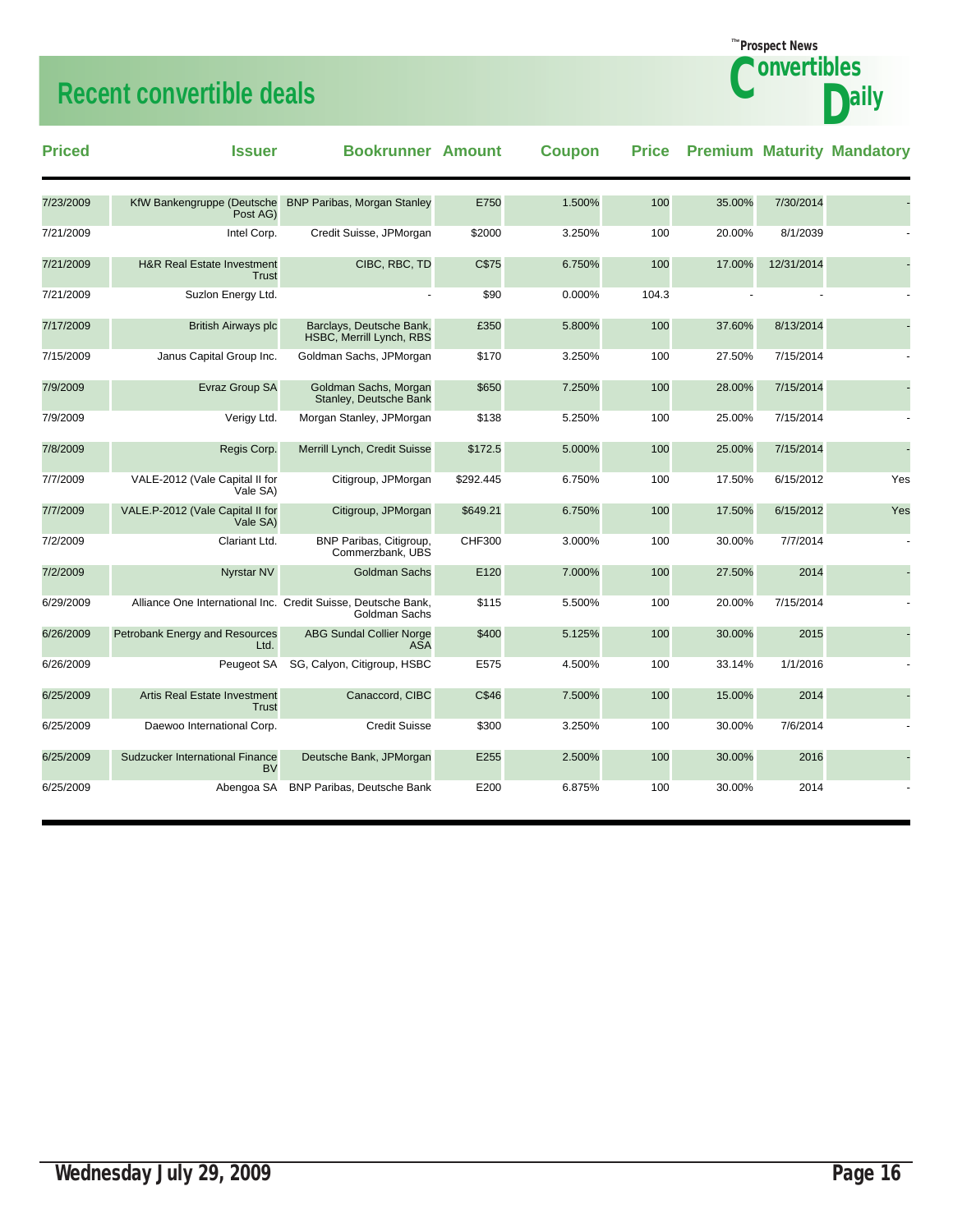#### Convertibles New Issue Volume by Week \$3 \$2 \$1 (\$ blns) 12/14/2008 12/14/2008 7/27/2008 7/27/2008 8/31/2008 8/31/2008 10/5/2008 10/5/2008 11/9/2008 11/9/2008 1/18/2009 1/18/2009 2/22/2009 2/22/2009 3/29/2009 3/29/2009 7/12/2009 7/12/2009 5/3/2009 5/3/2009 6/7/2009 6/7/2009 Mandatory preferreds **Preferreds** Preferreds Ш Mandatory notes Notes Notes П

Prospect News *The*

**Convertibles** 

**aily**